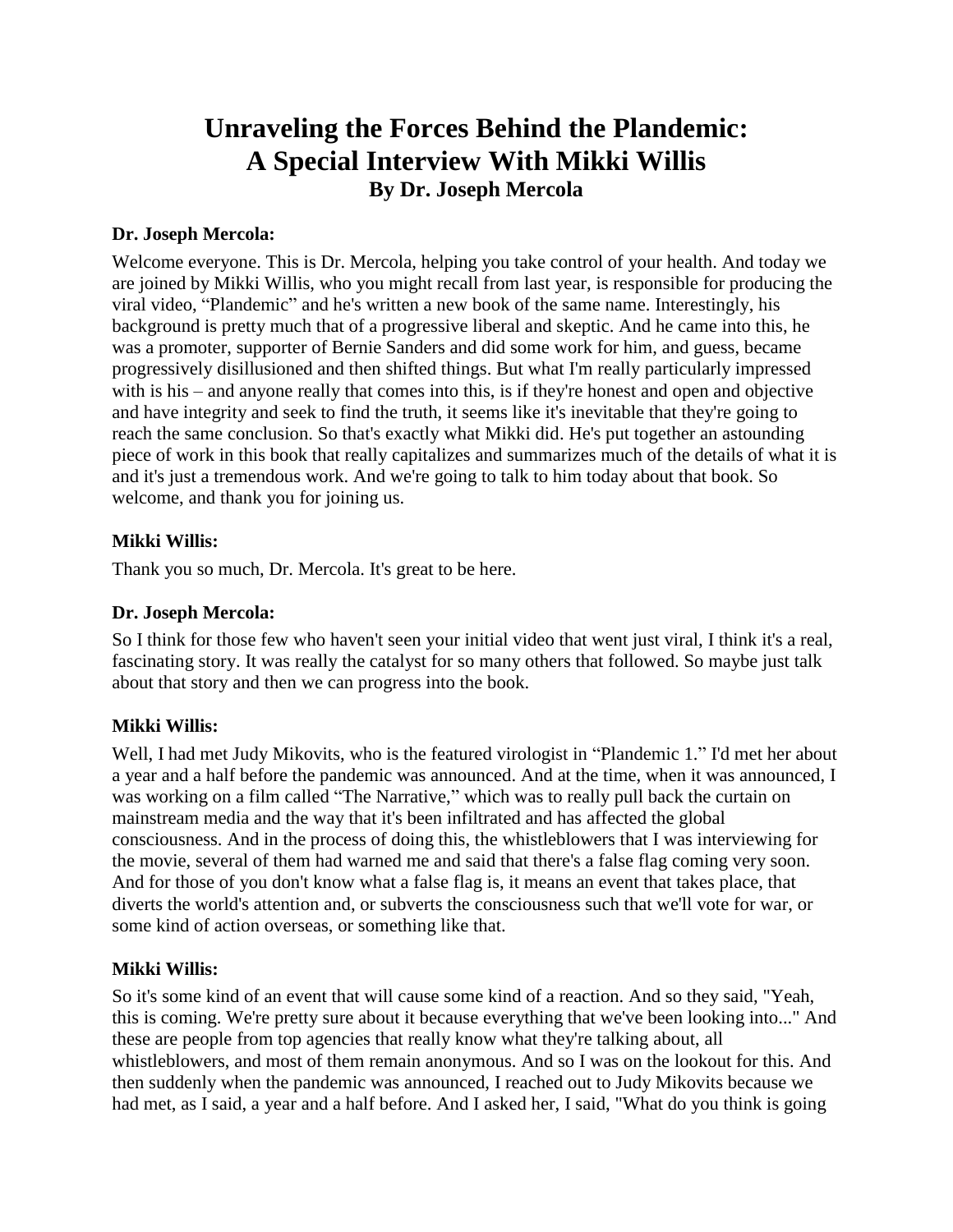on here?" And I went and met with her in person and she started to break it down for me. And it seemed so viable that I said, "Let's stop what we're doing and go to my studio, sit down and do this on camera because I think that the world deserves to hear this information."

# **Dr. Joseph Mercola:**

Yeah. So that was just the catalyst for it, but I'm particularly curious to hear really the details of how it exploded and went viral, and then how it was censored, which is an amazing story.

# **Mikki Willis:**

Well, we released the first "Plandemic" on May the fourth. And it was kind of a little joke within our office because we pushed the button and said, "May the fourth be with us." And we knew that it would go viral. We've made a lot of videos, through the years, and we know how to hit the mark in terms of timing. We always ask ourselves, "What does the population, what do they want to hear and say right now?" And that's become a formula for us to really keep a track of the pulse to the people to find out where they are. And this of course was on everyone's mind. So we knew that it would get some traction out there, but of course you can never predict that a video would be seen over a billion times, I think it was the first one, definitely the first of a documentary nature to achieve that.

# **Mikki Willis:**

And so we just posted the video on my Facebook page and really didn't have much of a network at the time but the real secret to the virality, there were two different, I would say spices in that formula that made it possible. And that is, the mainstream media's censorship made everyone want to see it even more. It's unbelievable to me that they haven't learned their lesson yet that, we learn this as parents and as children that when we're told not to cross the street, we know eventually we have to cross that street. And the more that the media told everyone to look away and there's nothing there to see, it really made people curious and really want to see it even more.

# **Mikki Willis:**

But the technical strategy that we used to allow the film to not just be shut down immediately was because I have a background in digital distribution. I knew that if we were to host the video on any one particular site, that site would be zapped and the video would be gone instantly. And so you have to think opposite of where we are right now. And that is, where everyone's looking to collect clicks or traffic so they could turn on commercials and earn money from that. We had to look at it from a different perspective and say, "This is a gift for the people, and so we want you to have the file, download it yourself, upload it yourself, it's your movie, there's no restrictions." We did not cease and desist anyone at all from the use of our movie, even if they wanted to profit on it themselves, that was up to them.

# **Mikki Willis:**

And so everyone downloaded the link and then uploaded it to their social networks. And in doing so, the censors, the gatekeepers had a really hard time. It wasn't just one or three or four centralized locations, it was millions of people all over the world sharing it. And so that's really allowed it to go as far as it did.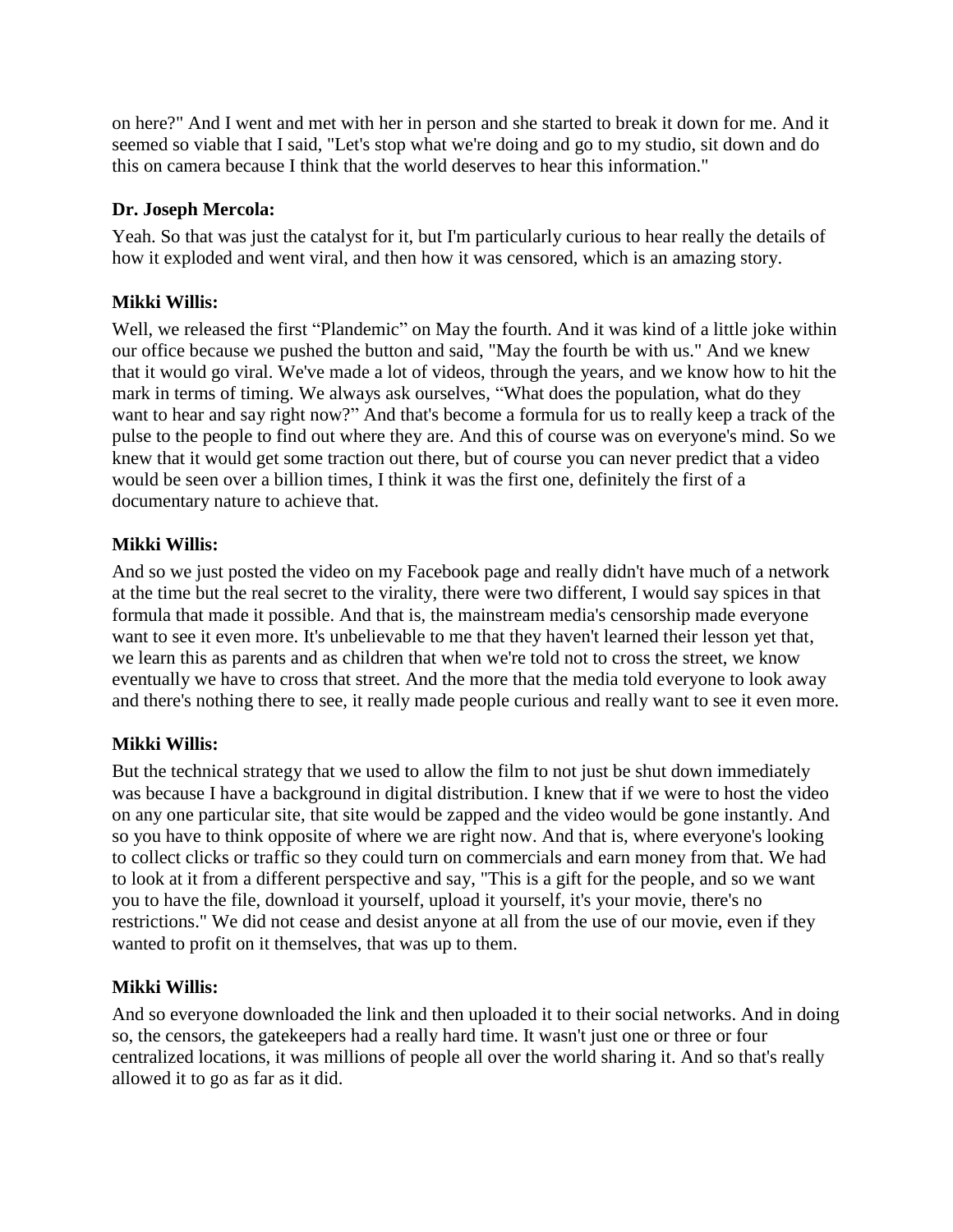# **Dr. Joseph Mercola:**

And how many total views do you make of that?

### **Mikki Willis:**

Well, the first "Plandemic" was well over 1 billion and-

### **Dr. Joseph Mercola:**

1 billion, wow.

# **Mikki Willis:**

1 billion. Yeah.

### **Dr. Joseph Mercola:**

That is amazing.

### **Mikki Willis:**

Yeah. Translated into probably 20 languages at this point. And then the second one has received somewhere over 200 million, which is really great for a film of that size. It's 70-some minutes. And also considering the fact that, by that point all the Big Tech had censored the word "Plandemic." And so, it made its reach much more difficult. So we're working on strategies now to overcome that aspect of censorship.

# **Dr. Joseph Mercola:**

And the second film was the one that primarily featured David Martin?

# **Mikki Willis:**

That's right. We call that one "Plandemic: Indoctornation" featuring the brilliant David Martin who has been tracking white-collar crime for a number of years, a couple of few decades at this point, and has invented some of the technologies that allow for really tracing the paper trails of patterns and how money is moved around and all of that. So we decided in "Plandemic 2" to really follow the paper trail. And I will say that I'm very glad that we made that decision because it has been bulletproof and every single claim that David Martin made in the film has been 100% validated at this point, and it's really helped. He's the one that actually helped to educate Rand Paul and Ron Johnson when they started to go after Fauci to finally hold him accountable for his decades of crimes.

### **Dr. Joseph Mercola:**

Yeah. He's certainly compiled a lot of useful information on that area and really providing a motivation, a justification as to why this whole process was started. There are others who have looked into the actual science of the virus being of lab origin versus from nature that I think have done really good work also in proving, pretty definitively, that it's a lab-made virus, so – but with the two of these forces together, it would seem any logical, rational individual has no other conclusion but to determine that this was a lab-made virus and the reasons for it are the ones that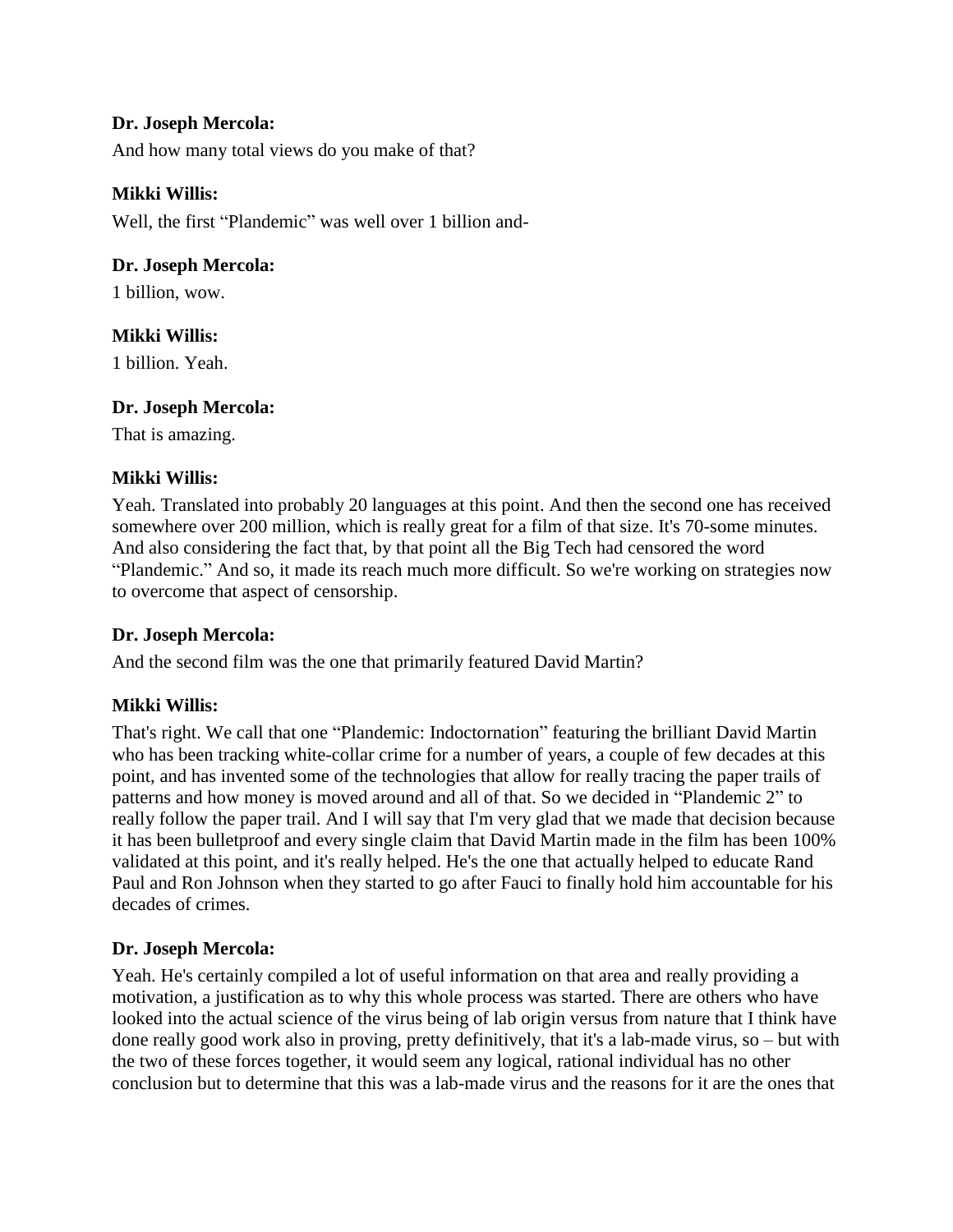Dr. Martin's uncovered. So maybe you could summarize some of his finding because he really is a brilliant researcher and certainly dedicated and committed to the truth.

### **Mikki Willis:**

Well, I will say this, I interviewed about 36 top doctors including Nobel laureates and top immunologists around the world and infectious disease experts. And those that I asked the question regarding the origins of the virus, they, 100% of them, said with absolute certainty, maybe two of them said, it's very doubtful, but the rest of them said with 100% certainty, there is no way if you look at the particular makeup of this virus, that it was something that was created from nature, that it had to be manipulated at the hands of the man to some degree. All of them agreed with that, that it would take many years to achieve what the mainstream was trying to suggest how it originated. And so, with David's findings, what he had shown in "Plandemic: Indoctornation" was that there was some concerted effort to hide the fact that they were conducting gain-of-function research.

### **Mikki Willis:**

He had the paper trail of how much money had been spent, that had been moved through company called EcoHealth Alliance and where it ended up in Wuhan, at the lab. But as important as that is to know where the origin of the virus originated, it goes so far beyond that in the next – we are, I will announce right now, producing "Plandemic 3." And that one's going to go even further into really the origin of who's behind this and why, because, as I've noticed, as people have started to wake up to realize that something's going on here, the one question that they always ask me is, "But who's behind this?" And some of the people that you mention, they're worth hundreds of billions. "Is this really about money?" And the answer is, for the most part, no. Excuse me. The people at the top of the pyramid, they can just print their own money.

# **Dr. Joseph Mercola:**

Mm-hmm (affirmative).

# **Mikki Willis:**

It's really about ultimately creating a state of dependency through which you can then control the human population, and we're going to go deeper and really show the trail on how that works, the history of that, and how it's led us to this moment right now, and through psychological diversion has literally brainwashed a great deal of our population into fighting for these very wicked forces unknowingly, unwittingly.

### **Dr. Joseph Mercola:**

Yeah. Is it your best guess that it's the majority of the population who's been brainwashed with the propaganda? Or what percentage?

### **Mikki Willis:**

No, but it appears that way. The people who are awake and aware at the very least that something is going on, we are the majority,  $\sqrt{\frac{\text{crosstalk } 00:11:18}}$  because the media has – there's one particular side of the media owns 95% of everything from print, radio, television, then it just gives this illusion that everyone thinks this way. And because they've done such a great job in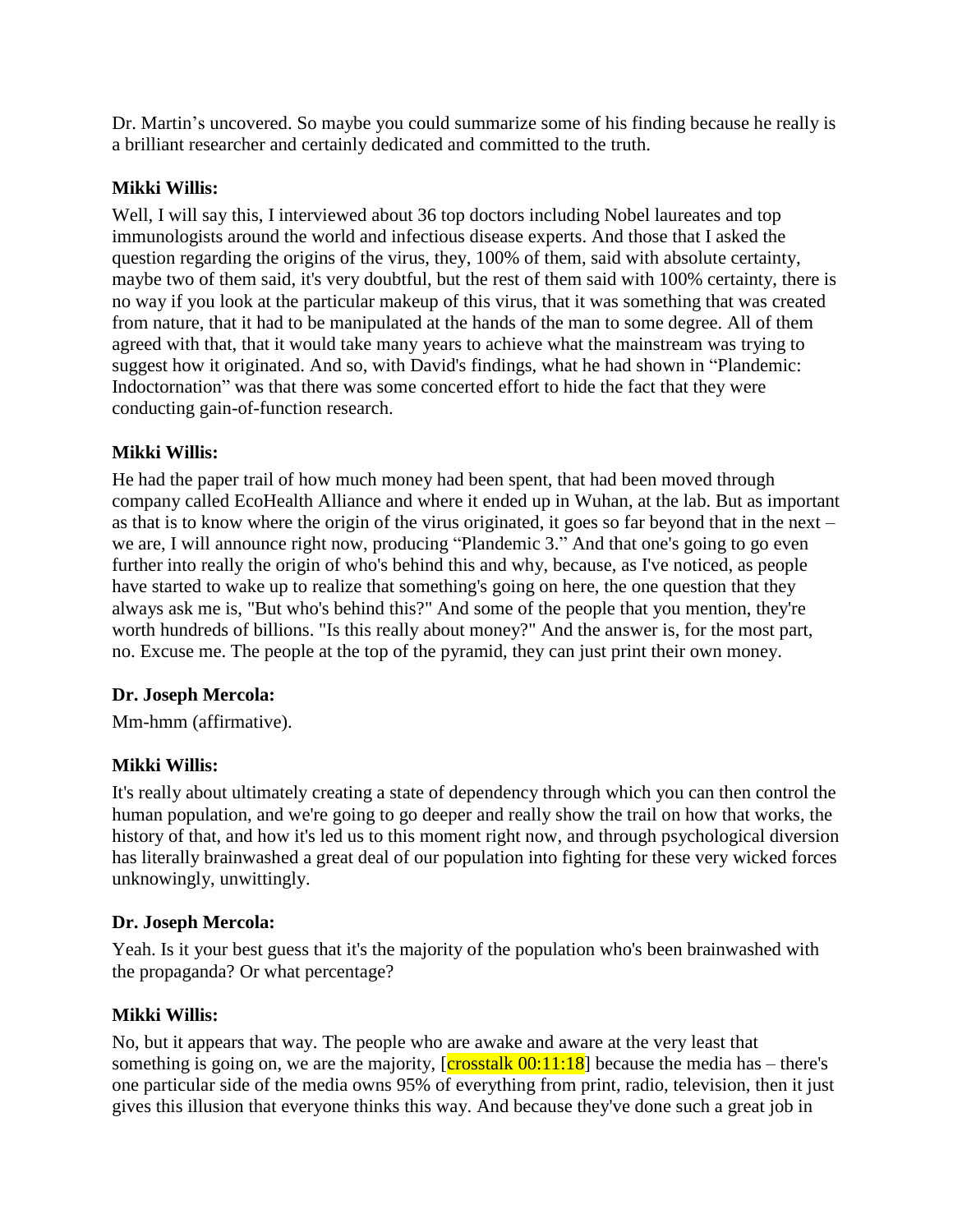infiltrating so many major organizations and corporations. We see the ads on TV, but it's only really representing one side of this situation. And so, the appearances is that everybody has been brainwashed into this, but I think we're perhaps at one point, maybe close to 50/50, but the past couple of years have really, every single day, tens of thousands of people wake up because they see the absurdities and they're grounded enough to look at these things and just say, "This doesn't make sense. Are we really going to eliminate the word mother and start calling 'birthing person' to our mother? Is this something that we were going to agree on?"

### **Mikki Willis:**

Even people who are a complete support of LGBTQ+ communities, they're looking at that saying, "I don't know that that's healthy, and that we want to do that because we love our mothers, we respect our mothers, and we're starting to see that there was maybe another agenda here to get us to lose everything and disconnect with everything that is most valuable to us, to hate men, because men are the ones that go to the frontline, for the most part, and fight for the country, to really chop off the pillars of everything that's important to us, so that we're ultimately weakened and have nothing to fight for." And people are waking up to realize that that's probably part of this grand agenda.

### **Dr. Joseph Mercola:**

Interesting. So what is the schedule for "Plandemic 3," the release of it? Is it going to be similar to "Plandemic: Indoctornation?"

### **Mikki Willis:**

It will be similar in its length and its brevity. We have just started this project last week. And so we're looking at about two months of production, and then probably two months of postproduction, which is very, very fast for a documentary but we created "Indoctornation" in just a little over three months, and I don't know that that's ever been done before, but really hats off to my incredible team. And some of my team members I've been working with for 10, 15 years and so we really know how to work with each other, and stay out of each other's way, and be there when it's necessary, and to allow things to get done on the fast track. And so we have it on the fast track, but again, there's a lot of research that has to be done. Anything that I release at this point is under the microscope of the global media. And so it has to go through all kinds of channels of verification before we'll even dare put it into our movie and release it to the public.

### **Dr. Joseph Mercola:**

Yeah. You want to discuss that because you review that in the book? The steps you took to protect yourself and the results of what happened after that, such an interesting story. So it sounds like the "Plandemic 3" will be out before the holidays?

### **Mikki Willis:**

Yes, that's the goal.

# **Dr. Joseph Mercola:**

Okay, good. So why don't you discuss, because you learned a lesson with the original "Plandemic," and "Plandemic 2" or "Indoctornation?" You attempted to counter some of the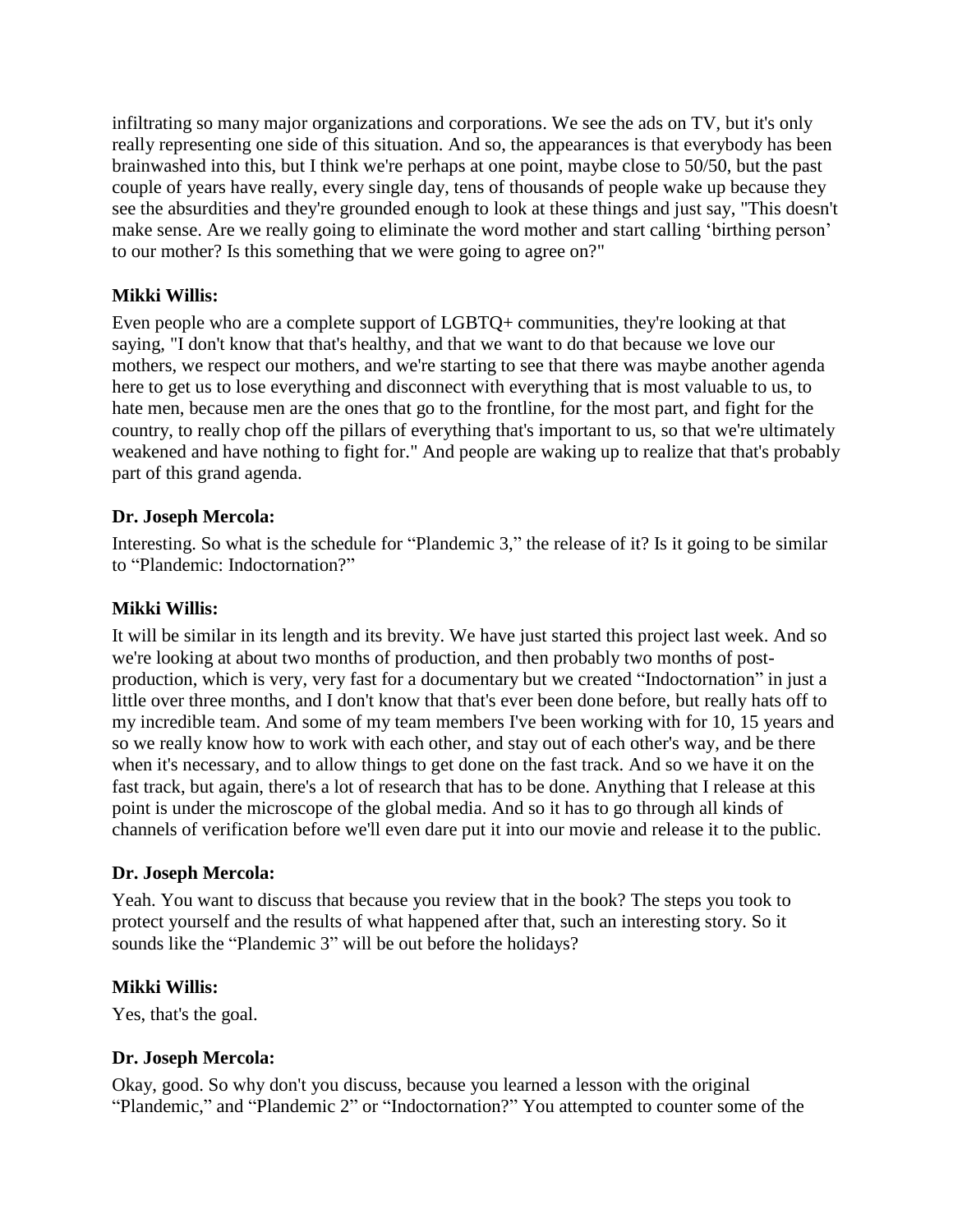rebuttals that were being thrown at you and discrediting the campaign. So maybe if you could summarize your strategy and then the responses to that afterward, and how they still use it to discredit you.

# **Mikki Willis:**

Well, it's interesting, we're going to take that further in "Plandemic 3" because it's actually it's a fun challenge for our team here to create something in real time. "Plandemic 2," we were able to observe the reaction to "Plandemic 1" and then respond to it. And so we were able to show that a lot of the critiques, perhaps all of them, including the fact-checkers, we were able to show what they said about the film and then what the facts are, and actually show it on screen because we know that most people don't have the time to actually do the research. So we showed the patterns. They would say, "Oh, this didn't exist. This didn't happen. Money wasn't moved here. These people are liars. They're all conspiracy theorists." And then we would show the paper trail on the screen and say, "This is the pattern. This is where it went. Here it is."

### **Mikki Willis:**

And then after the movie was released, we actually went out, David Martin mostly, was the one that went straight to these critics and said, "I've read your review, and would you like to debate this?" And then while I was online hosting a \$10,000 challenge to anyone that could prove one claim from the movie inaccurate. And I had my money in electronic escrow account and said, "That's all you have to do, one major claim in the movie, prove it wrong and you win my money." And people tried, but they would give us these phony fact-checker reports and we would debunk them. And so, they just went away after about six months of me offering that challenge. I really wanted to show people that there's a whole other world behind the smokescreen of propaganda that is used to get people to ignore important information.

### **Mikki Willis:**

And so with "Plandemic 3," we're going to go further now. Once again, in real time, we're going to say, "Here's what we said, here's what they said about us, now here's what they're finally saying one year later." Literally every claim that they called Judy Mikovits crazy about, that they said I was a propagandist and a fame-seeking, whatever they used to smear me, and Judy, and David. We're able to now say, "Now they're allowing it to be said in the press, the very companies, Big Tech and Big Media that said, 'We can't say this because it's disinformation and it's harmful and it's going to hurt people.' Now, they've released their ban on that and now they're saying it, now they're allowing it."

### **Mikki Willis:**

And you even have these crooked media companies acting like they believe that all along, "Oh yes. Oh, we've never denied the fact that this may have been manmade." Yes you did. You totally did, enough that you actually destroyed this distribution of my film and a lot of people's lives over mentioning that claim. And now they're trying to get ahead of the liability.

### **Dr. Joseph Mercola:**

Yeah. That's been an interesting transition in the last few weeks or months that they've actually accepted that as true or not denied it anymore. What impact do you think that's had on the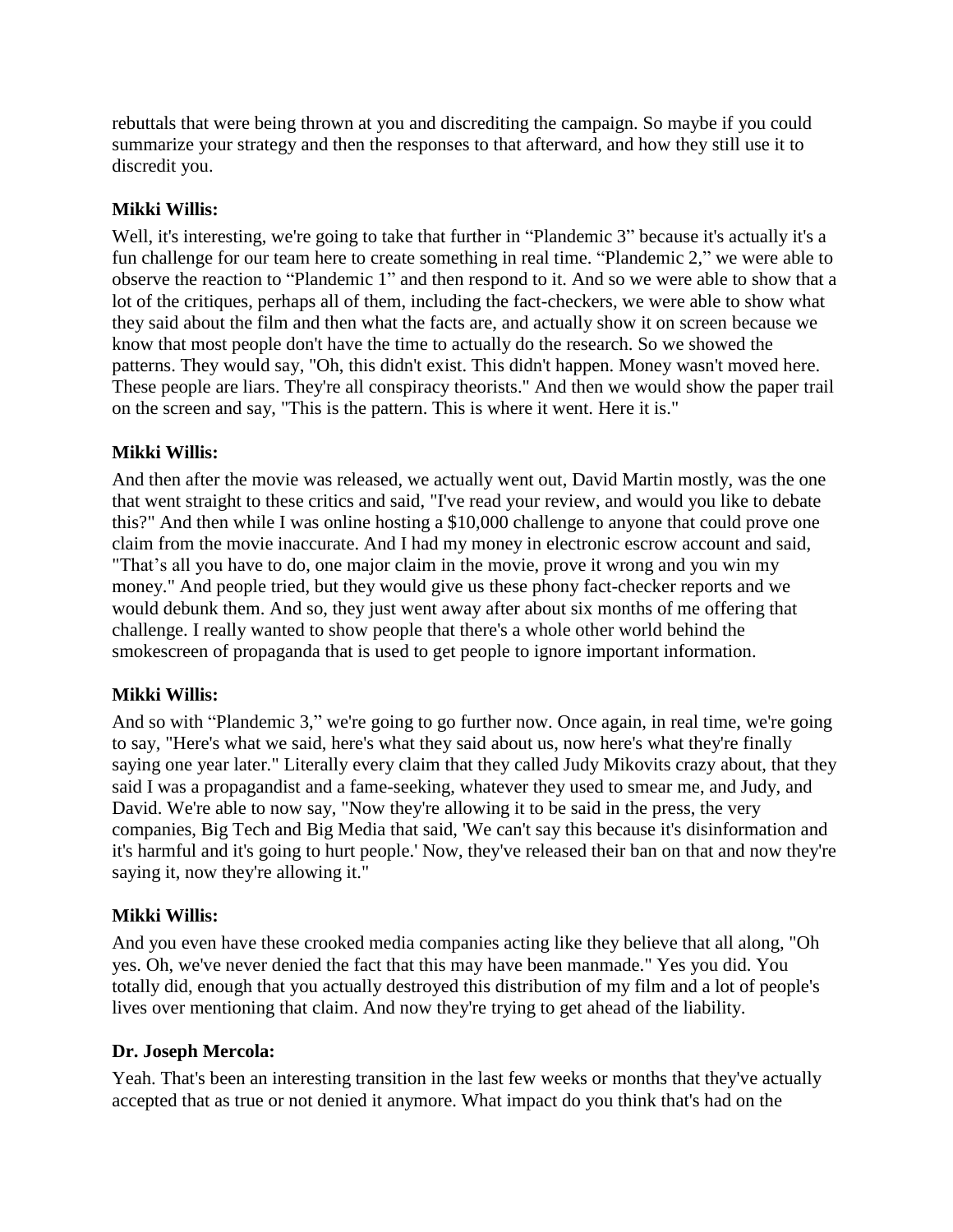transition from the people who had swallowed the propaganda and were fairly significantly brainwashed to moving them more into the direction to understanding that there's a massive cover-up going on here and something that's far deeper than apparent a sensible way from what they're saying?

# **Mikki Willis:**

Well, that's what I mentioned earlier when I said every day, every week, tens of thousands of people are waking up and thanks to the media for their continued buffoonery with these points that they're making that they just jump out, react, say something, and then next week or next day is proven inaccurate. Every time they do that, they're getting less viewers to which is why their viewership has just plummeted over the past four years. And so I'm grateful that they keep making those extreme mistakes like that because it really is creating a grand awakening. And I know that from being in the center of the storm. I get messages every day on my cell phone of people that were attacking me just six months ago, that will, in their own way – I think the ego is so strong that people don't want to say, "Hey, I'm sorry."

### **Mikki Willis:**

I have a few people who have said that, but the most of them will try their underhanded apology just by sending me a link and saying, "Hey man, isn't this what your movie said?" And I say, "Yeah, it really is. What do you think about that?", "Wow, it's interesting, man. So I guess you got that one right." "Yeah. Well, we actually got a lot right, and I'm glad to see that you're waking up to that." So they'll send me these messages every day and that's an indicator for me too, that they're really waking up.

### **Mikki Willis:**

And as you mentioned at the top of this interview, that I came from the pretty extreme, progressive politics. And I know that there's a lot of people that I know very well, a lot of commentators and journalists, and I would say really hardcore, progressive activists out there, that I'm observing that their narrative is changing dramatically and they're starting to wake up to what felt like an outlandish conspiracy theories, that there truly is a culture of people, whatever you want to call it, the globalist or whatever, it might be the elite, there's different names, that are knowingly, not just out of incompetence.

### **Mikki Willis:**

That's the stage when people start to realize that something's not right though, the first thing they go, "Okay, Anthony Fauci you must just be incompetent. We need to fire him and get rid of him. He's incompetent." Now it goes much further than that. It's not incompetence, they're doing exactly what they planned on doing, and they're just being found out. If you notice, it's always these Bill Gates and Anthony Fauci characters they put up front that, I'll even say as the filmmaker, I have a hard time, because I want to believe the best in people. Really, I was raised that way and I know that we're all born good and a lot of people that go bad, typically something happened along the way and someone got under their heads, or an event took place that had them disconnect from their nature.

### **Mikki Willis:**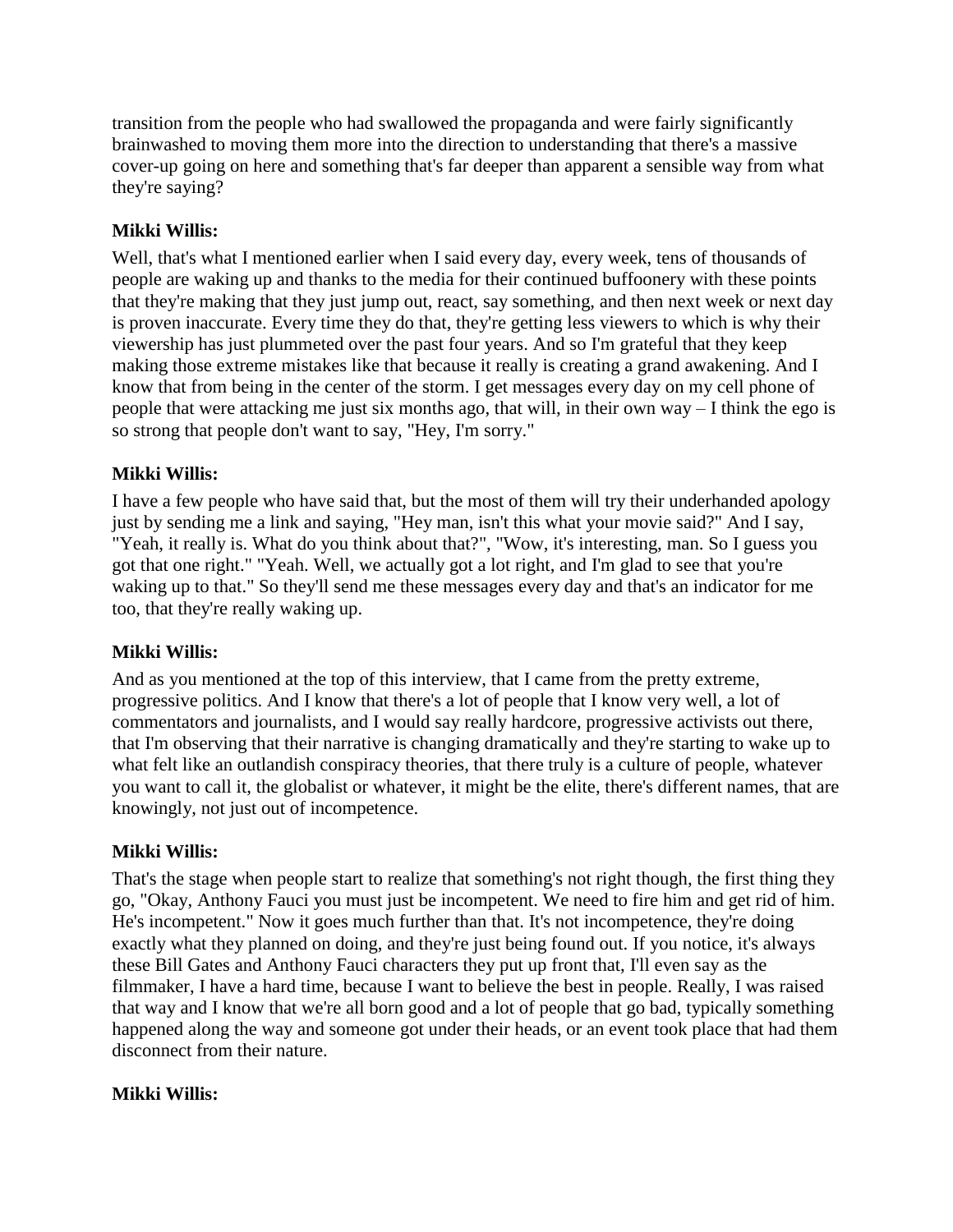So I always want to believe the best in people. And so it took me a long time before I would be willing to say anything out loud about Bill Gates or Anthony Fauci, because I thought if I'm wrong and these men are really trying to help the world, if that's the case, even if they're doing it in a horrible way, I don't think that I have the power to actually slander somebody in that way. And I don't want to be person to do that. If they're really trying their hardest, I hope somebody educates them so they can do a better job.

# **Mikki Willis:**

But as I delved into this with a really incredible team of researchers and started to really learn the history of Bill Gates and Anthony Fauci, and many, many others, they're just the people at the forefront of this, the faces of it, I realized that there has to be, at this point, a real knowing of what they're doing and a plan behind what they're doing. And as soon as I started looking there, that's when I saw every bit of indication, every bit of evidence pointed in one direction, and that is, they're fully aware of what they're doing. And that's the sad part of this.

# **Dr. Joseph Mercola:**

Yes, they are. And indeed they've compiled quite a bit of power in this. And I'm wondering what your views are since you've been full-time in covering all these details for the last almost two years now, what your projection is for the future. It seems like this is a David versus Goliath scenario, certainly in the level of power that they have especially when you look at some of the global monopolies, like Google that control literally 93% of the searches in the world.

# **Mikki Willis:**

Yeah.

# **Dr. Joseph Mercola:**

And most people get their information from the internet and they believe the results of their search. So when you have that power and control, it makes it a bit difficult. So I'm glad your sense is that we have the majority of the people are beginning understand this scenario, but still, it's a fairly significant challenge. And I'm wondering what your view is as to what you see how this [is] playing out. Will there be some necessary technological innovation, like a decentralized internet where you can't have these few number of organizations really control the information flow? Or is it – what do you think this scenario is in the next year or two? Or what's the end game to, I guess, stop this and develop a resistance to what their plan is?

# **Mikki Willis:**

Well, my prediction comes from understanding the history of human mythology, really. So it's not a guess, but it's understanding. As a filmmaker, I've had to study the work of Joseph Campbell, and really the history of the stories that we've been telling ourselves since the cradle of civilization and beyond, really the stories that are etched on the cave walls to the campfires. And when you understand that there's a primal narrative that emerges whenever we try to figure out our existence, and we can understand what stage, what act we're in right now in this modern age and that is, all the movies, if you really think about the formula that goes into a screenplay of any modern movie and any classic, iconic movie as well, there's the reluctant hero that is faced with a life or death challenge and they go in search of someone, a savior, someone to save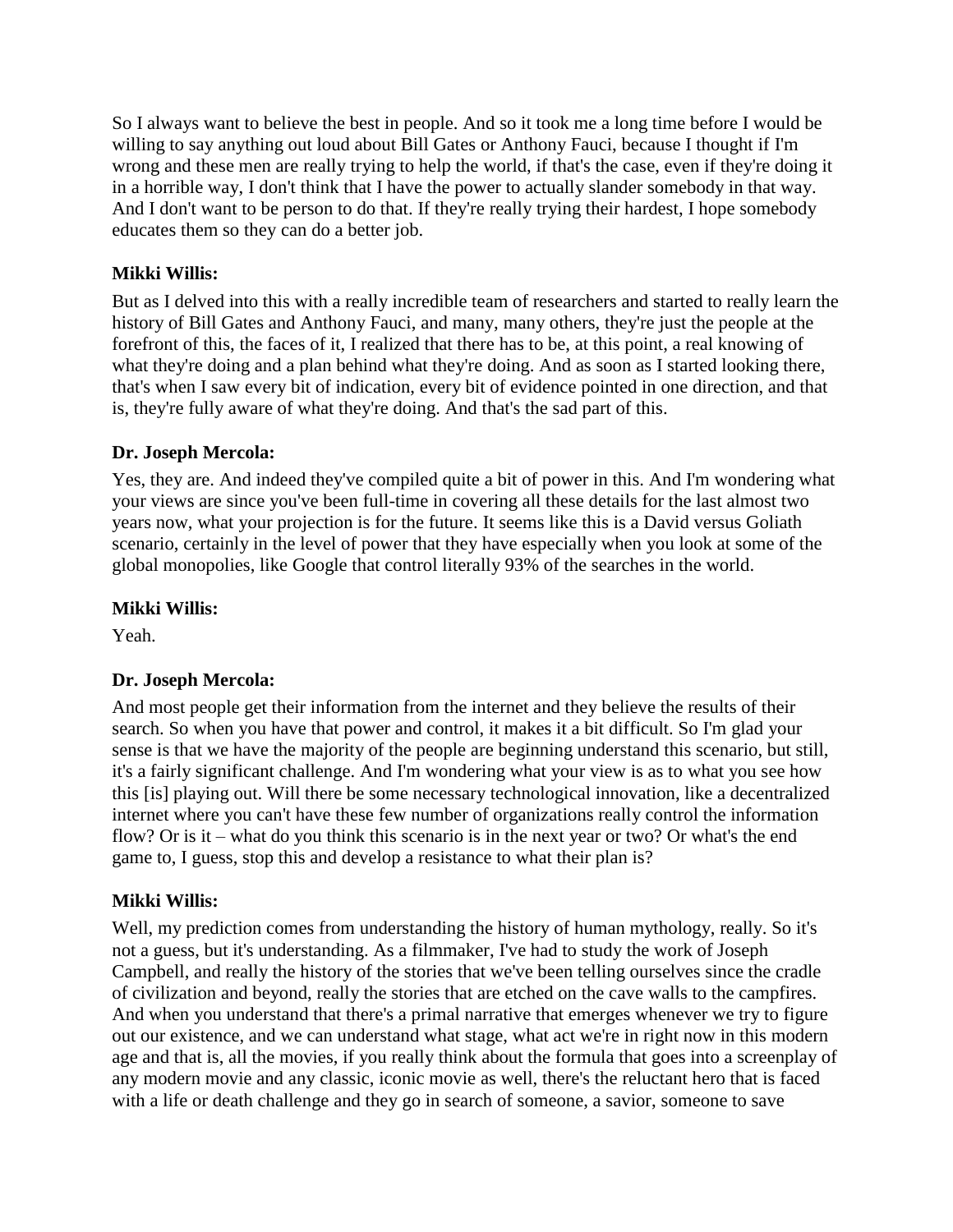themselves, or save humanity, or whatever it might be to learn that they are the one, that the force is with them and that they have to rise up, and that it was actually them, as the Hopi say, "We are the ones we've been waiting for."

### **Mikki Willis:**

And so we're in that point right now. My prediction is that we haven't quite reached the fiery crescendo yet that all movies feature to some degree in their third act. And so my prediction is it will get worse before it gets better. We're going to have a succession of attacks of everything, from cyber-attacks, to food chain attacks, to everything to do with our power and perhaps even some form of war that we'll be engaged in. But the end of that story, is that we win. I have no doubt about that. And everyone that I know that really studies this deeply has the same conclusion. Is that, we, in the end, this is the human story. We are the David against the Goliath, and the Goliath is incredibly powerful but will be defeated.

### **Mikki Willis:**

And so it requires us to do the one thing that we're all afraid to do right now. And that is to stand up and to speak out. And the way that they have scared Americans, most powerful nation on the planet with very advanced thinkers on the planet, but they have frightened us. And one of the ways that they do this, is they determine and they create a narrative that anything that looks this way, anything that looks patriotic, anything that looks like people in the street fighting for freedom, that's a right-wing thing, that's a Donald Trump thing, that's a White supremacy thing. And so nobody wants to be associated with White supremacy or anything like that. So they just stay out on the streets. And so we have to overcome that.

#### **Mikki Willis:**

Then you have the people that are just – they just don't want to be canceled, they don't want to lose their job. But if they knew how serious, if they really could wake up to the depth of the seriousness of what we're going through right now, they would realize that if they don't stand up, they're going to lose their job in a much more tragic situation. And so it's a lot-

### **Dr. Joseph Mercola:**

Well, they'll lose a lot more than their job. That's for sure.

### **Mikki Willis:**

Yeah. That's what I mean.

### **Dr. Joseph Mercola:**

Yeah-

### **Mikki Willis:**

And so it's really become incredibly urgent right now that we get past that. When you look at our social media and you see that literally, they've created little buttons of likes, and all these people, they got us – all this is psychological subversion, right? That they've gotten us so addicted to behave in a way that will generate likes, that we don't want to step out to do anything that will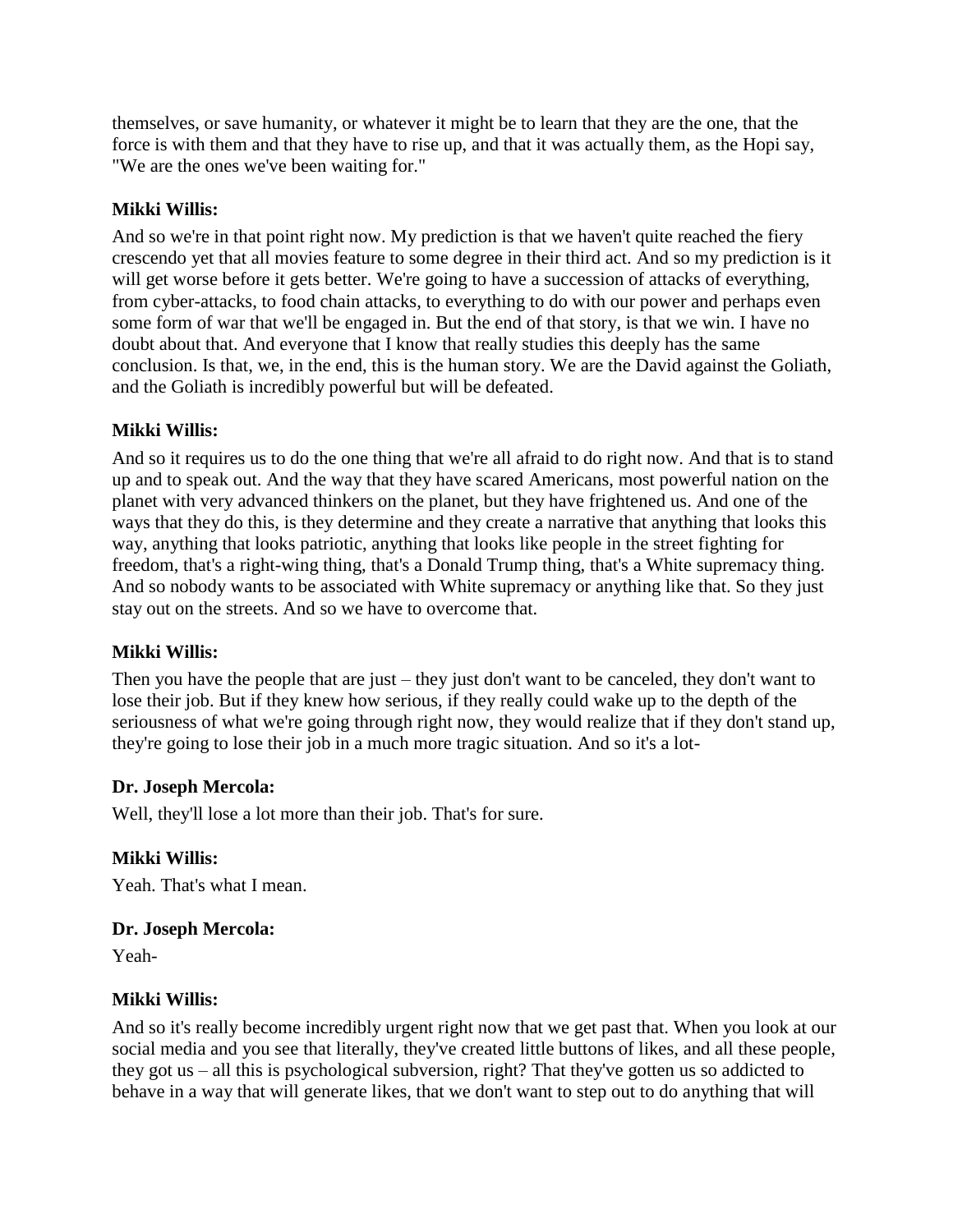cause us to be disliked. And so we have to get over that, we have to be willing to be uncomfortable, we have to be willing to let our friends go. If we lose friends over us simply speaking our truth, whether it's 100% accurate or not, then they're not our friends in the first place. So we have to get over that, rise up, speak out, deal with the attacks that come. Because I will say, to people as somebody who has received a lot of attacks and still gets – last week, Vice just wrote another hit piece on me. So New York Times, Vice, Rolling Stone, major publications writing hit pieces on me, trying to get my book taken down already, and it hasn't even been out yet, you're the only person, besides myself and my publishers, who has read the book yet somehow Vice and these other organizations, they are telling everyone how horrible the book is. And it's not even out. There's no way they could have read it by now.

# **Dr. Joseph Mercola:**

I did not send it to Vice.

### **Mikki Willis:**

I'm sure you didn't. But the point is they don't want that information out there. And so I say, thank you Vice, thank you Media Matters and George Soros and the people who are out there actively trying to get people to protest Amazon, which I wish we didn't have to sell the book on Amazon, but to reach the people in this particular age right now, until what you had mentioned is definitely is being created, which are a lot of decentralized technologies that will allow us to have the power of technology in our hands as the people. Until that stuff is ready, we're still at the mercy and dependent upon Amazon and other organizations like that. And that is part of the plan, and that's part of-

# **Mikki Willis:**

Even COVID's plan was to kill all the mom-and-pop shops, all the personal businesses, so that we're all dependent upon these multinational corporations that are under the control of the same people that are behind all of this, so that they can then make sure that all of our supplies, everything we need to get by in our lives, are controlled by people that are controlled by them so that they can then control our lives. And that's really what this game is about.

### **Dr. Joseph Mercola:**

All right. So let's get back to your book, the one that Vice discredited without, I mean, haven't obviously read it. And it highlights some of the things that reinforces what you just said. And one of them is the discrediting and the ostracism of people for seeking to agree with the truth. And I think the most egregious example in the book is Fauci. Interestingly, he's the topic of another book written by Bobby Kennedy Jr., that probably will be out in the fall, is "The Real Anthony Fauci."

### **Mikki Willis:**

Yeah.

# **Dr. Joseph Mercola:**

Unbelievable compilation of information. And you went and did a deep dive also, but ultimately Fauci was responsible. He's been in office or in his position for five decades. I mean he holds the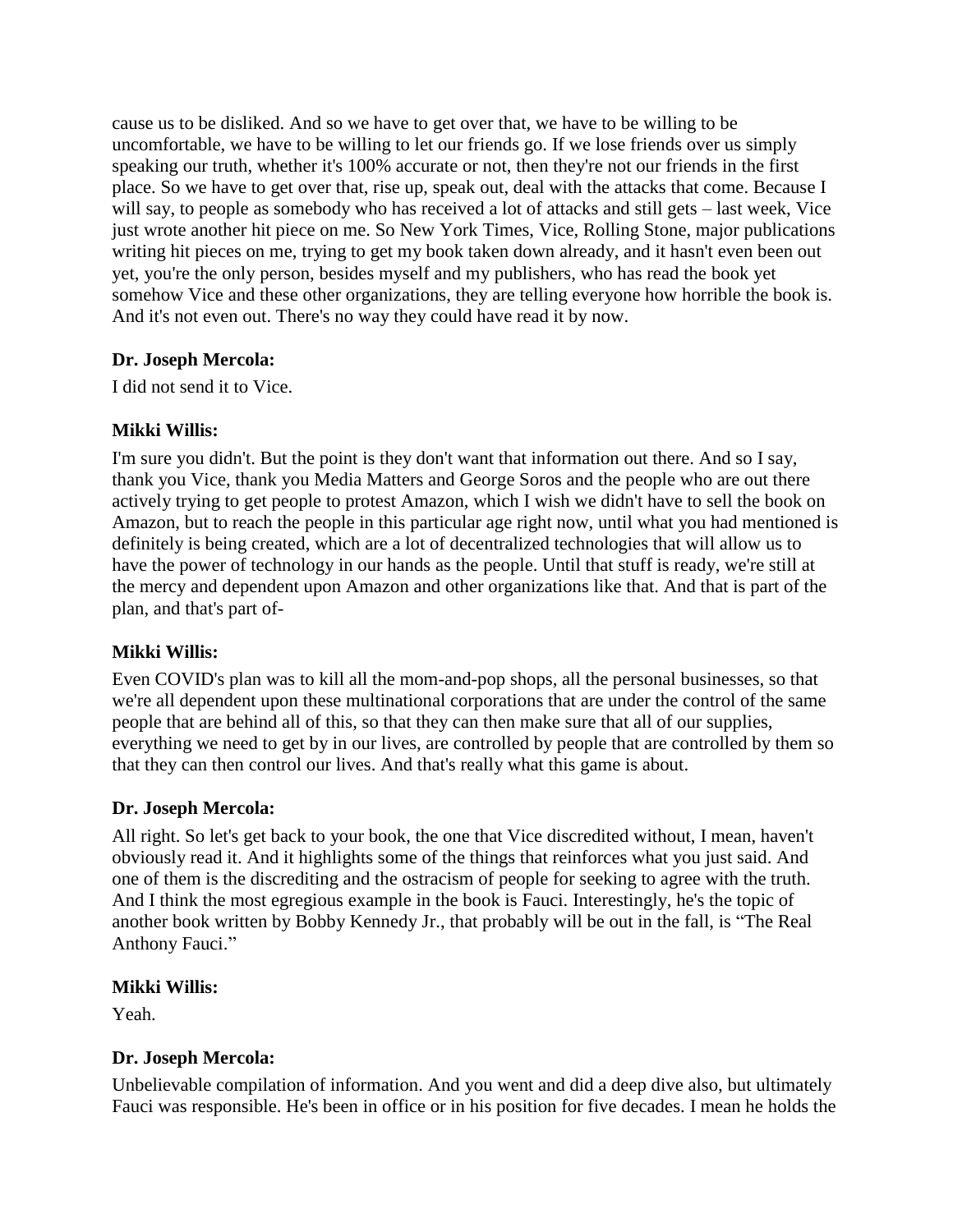record, he beats J. Edgar Hoover. And during those five decades, he is collectively responsible for distributing, and I didn't know this, a trillion dollars of funding through the NIH (National Institutes of Health) or NIAID (National Institute of Allergy and Infectious Diseases). So a trillion dollars, and he has total control over that. And it goes to these investigators, almost all Pharma and you dive – what I really appreciate about your book is you go into the history of medicine that – you're not the first one to do it, but you put it together very cleverly, how basically it all started a century or a little bit more, maybe 120 years when Rockefeller and Carnegie got together and put together reflection report and is said that it started the beginning of the end of American medicine and shift them over to the pharma model.

# **Dr. Joseph Mercola:**

And I actually haven't read the second part of Bobby's book, which goes into that. So I don't know what it is, but the first half was brilliant. But clearly, in the last 50 years, it's been Fauci that's been leading the charge on destroying American medicine. And the point I wanted to bring up and I want you to respond to is how anyone who went against what he said was demolished, literally destroyed. They could have been the most credible, professional, well-respected expert in their field, the entire world and there's many examples of this, they had integrity, they had the truth, they went against them and they got destroyed. And that is almost like what they're doing in North Korea. Anyone who disagrees, they do public execution. So that provides a scenario where you really feel threatened for your own life to go out there. So if you can expand on that and bring out some of the great points you made in your book, that would be great.

# **Mikki Willis:**

Absolutely. Well, as a younger man in my 20s, I watched my brother suffer from AIDS (acquired immunodeficiency syndrome) for a number of years, until suddenly a miracle drug hit the market.

# **Dr. Joseph Mercola:**

No.

# **Mikki Willis:**

And my brother's gay community warned him and my mother, they said, "Be very careful. This drug, we think it's hurting people and not helping them." And yet, when they would turn on the TV and see Fauci embraced by Elton John and Liza Minnelli and all these incredible superstars of that era, well, my mom and my brother would say, "Well, obviously this man knows more than my brother's friends. We have to listen to this prominent doctor who has won the support and love of the most influential people on the planet. He must be telling us the right information."

# **Mikki Willis:**

And so they decided to put my brother on a medicine that is called AZT that later was proven to do the exact opposite of what it was supposed to do. And that is, it destroyed the T-cells and killed people. And all the while there were medicines, just like today, same game book, medicines that were out of patent, that were very inexpensive, that could have saved my brother and millions of other people, but those were kept from the people. And so that the distribution of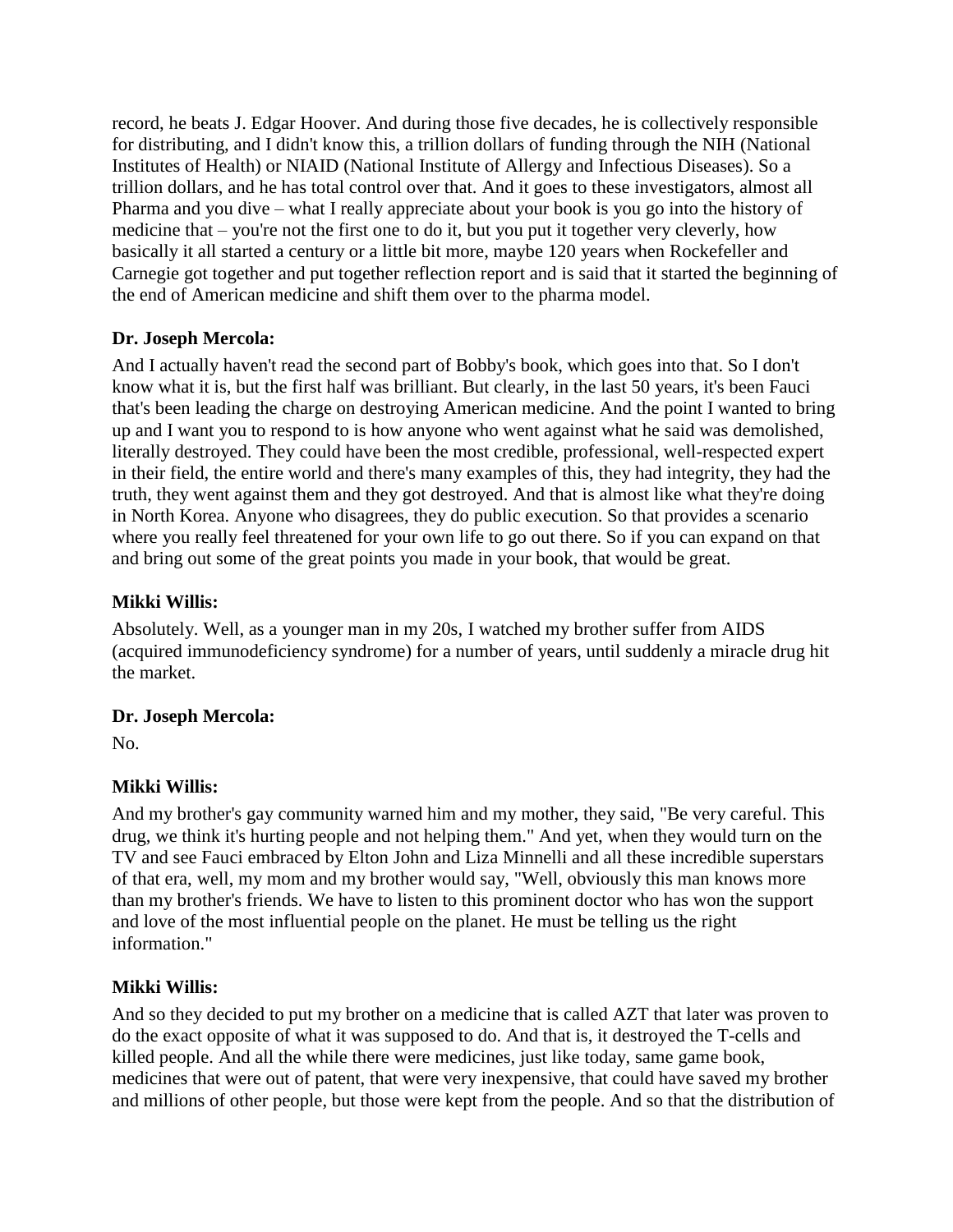AZT, which Anthony Fauci went out and recommended strongly for pregnant women and it destroyed-

### **Dr. Joseph Mercola:**

Children.

# **Mikki Willis:**

And children, and destroyed lives. And so I saw this happen. And then when my brother finally succumbed to AZT and died, my mother, who was a cancer survivor, was so guilt-ridden because she was one of the ones saying, "No, sweetheart, we have to stay on this. The doctors say 'Your personal doctor and this Anthony Fauci, who is one of the top doctors in the world, they say, it's – I know it's making you sick and I know it feels like it's making things worse, but as they all say, you're going to get better, if you get off of this, you're going to die.'" Well, the medicine killed him. And my mom, as a cancer survivor, was so overcome with the guilt of that, that she died 36 days later. And so that was the wake-up call for me to watch, and ultimately what my mom died of was bad cancer treatments.

# **Dr. Joseph Mercola:**

Mm-hmm (affirmative). Yeah sure. It's another strategy they use.

# **Mikki Willis:**

The whole other thing. And so, seeing this as a young man, had me become very skeptical of that area of Western medicine. I want to say that I'm a lover and a supporter of medicine, and of doctors and the promise of medicine, but I understand that when the medicine is being regulated through such corrupt industries, that we have a serious problem. And so I saw that at a very young age and it stayed with me forever. But at that time, I was really devastated by the loss of my brother and my mother all within a month. And so I just wanted to forget about it. We didn't have the internet the way we do now. And so, I just went on with my career and just put it all behind me. And then lo and behold, when I met Judy Mikovits, our first meeting, she was actually letting me know that she was writing a book and that might be something that I want to make as a movie.

# **Mikki Willis:**

And as she started to explain to me and pitched to me what her book was going to be, she mentioned Anthony Fauci. And I thought, "I know that name." And it gave me a really strange feeling. I was like, "I remember my brother's friends saying this little Napoleon, guy with a Napoleon complex." I remember hearing overhearing one of my brother's friends refer to Anthony Fauci as a little man with a Napoleon complex. I went, "Is that little Napoleon guy from the '80s? Let me look at this." I looked into it and I went, "Oh, it's the same guy that was overseeing the – how is he still in business? Because he killed hundreds of thousands of people in Africa and all over the world and he still, at somehow the helm of American medicine, this is just bizarre to me." And that's when I started to look deeper into the situation. And it wasn't that big of a leap for me to consider that something nefarious was taking place because I already knew the history of Anthony Fauci.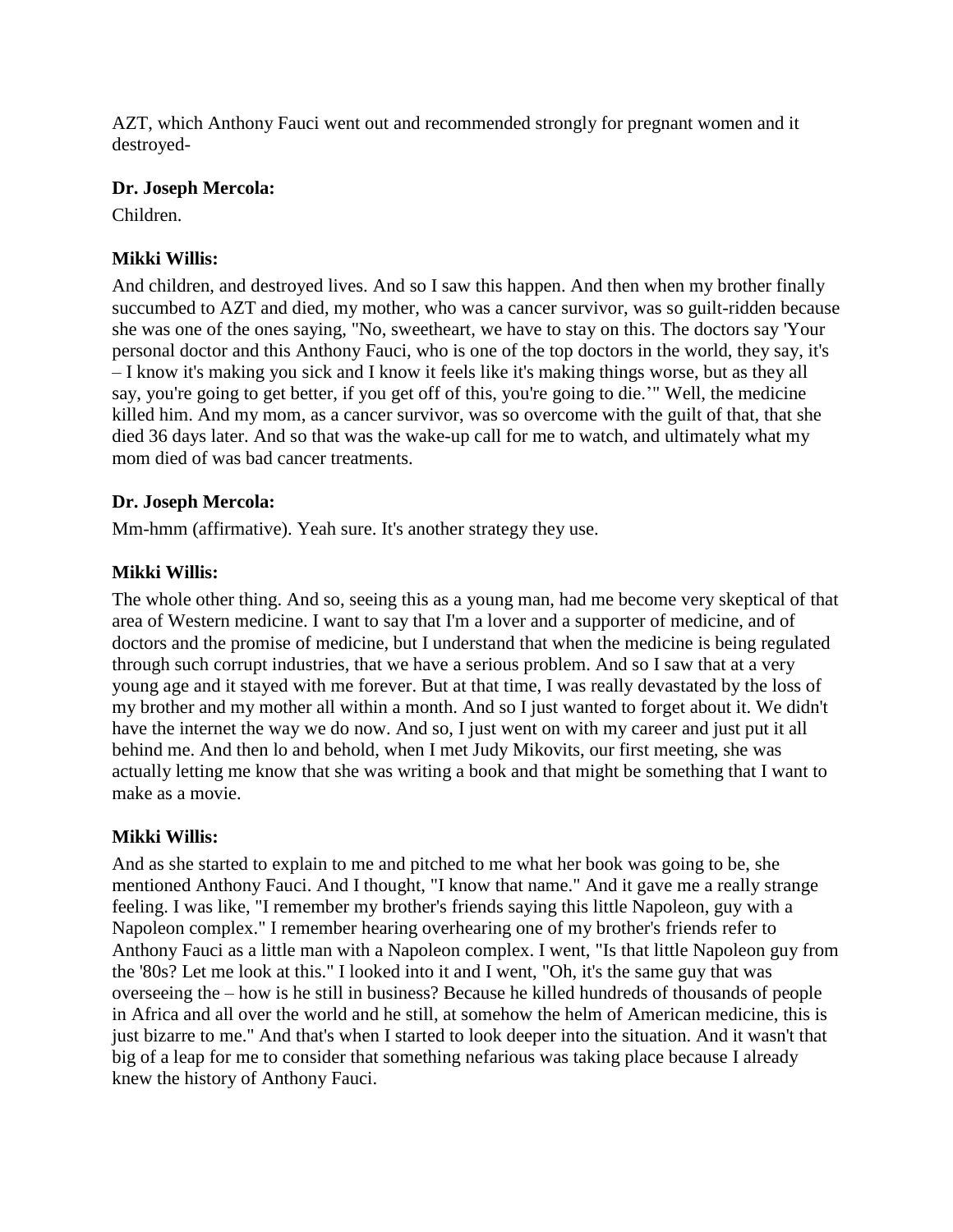### **Dr. Joseph Mercola:**

Yeah. And I think it's so critical and important to understand this because it provides you with the basic framework of the foundation, understanding if it could happen with the AIDS epidemic, this is just a simple repeat play that they're instigating. And you're right, Bobby, in his book, had the data and the facts that was a third of a billion people that died from AZT, a third of a billion.

### **Mikki Willis:**

That's exactly right.

### **Dr. Joseph Mercola:**

Yeah. And it killed more people than HIV did, because if you used these common, inexpensive drugs, it's exactly what the strategy that we're trying to do here, with ivermectin, hydroxychloroquine, and zinc, and vitamin D, quercetin, that were totally banned and suppressed, which they interestingly didn't have the capacity to do as easily in the '80s but they just cleverly ramped that intervention dramatically, so-

### **Mikki Willis:**

Yeah.

### **Dr. Joseph Mercola:**

But then the other thing with that too, is that – you have a tremendous example. One of the people I was thinking of when I mentioned a discredited scientist, was Peter Duesberg, was the most prominent virologist in the world in the '80s. Number one, he became an AIDS denier [and] said, "HIV does not cause AIDS, it is not the cause of AIDS." Totally contradicted Fauci. So when they would try to go on a national TV and debate on platform, every time Fauci had enough influence [crosstalk 00:37:08] and he totally disagreed with his position of AZT. And-

### **Mikki Willis:**

Well, then we have Kary Mullis.

### **Dr. Joseph Mercola:**

Well, Kary Mullis invented the PCR (polymerase chain reaction). Yeah, there is a whole other story but-

### **Mikki Willis:**

And he also had the same conclusion regarding AIDS when he started to look into. He came to the same conclusion.

### **Dr. Joseph Mercola:**

He did, but he didn't get to discredit it as Duesberg did. I mean Duesberg was just an absolute – everyone thought he was nuts. And he happened to be the brightest virologist in the entire world. And what the interesting part of the story is that later on, after he'd been totally discredited and squashed, Fauci's team came up with a proposal to him. They wrote a paper and put Duesberg as one of the lead authors and said, "Listen, you sign out of this paper and then agree that you were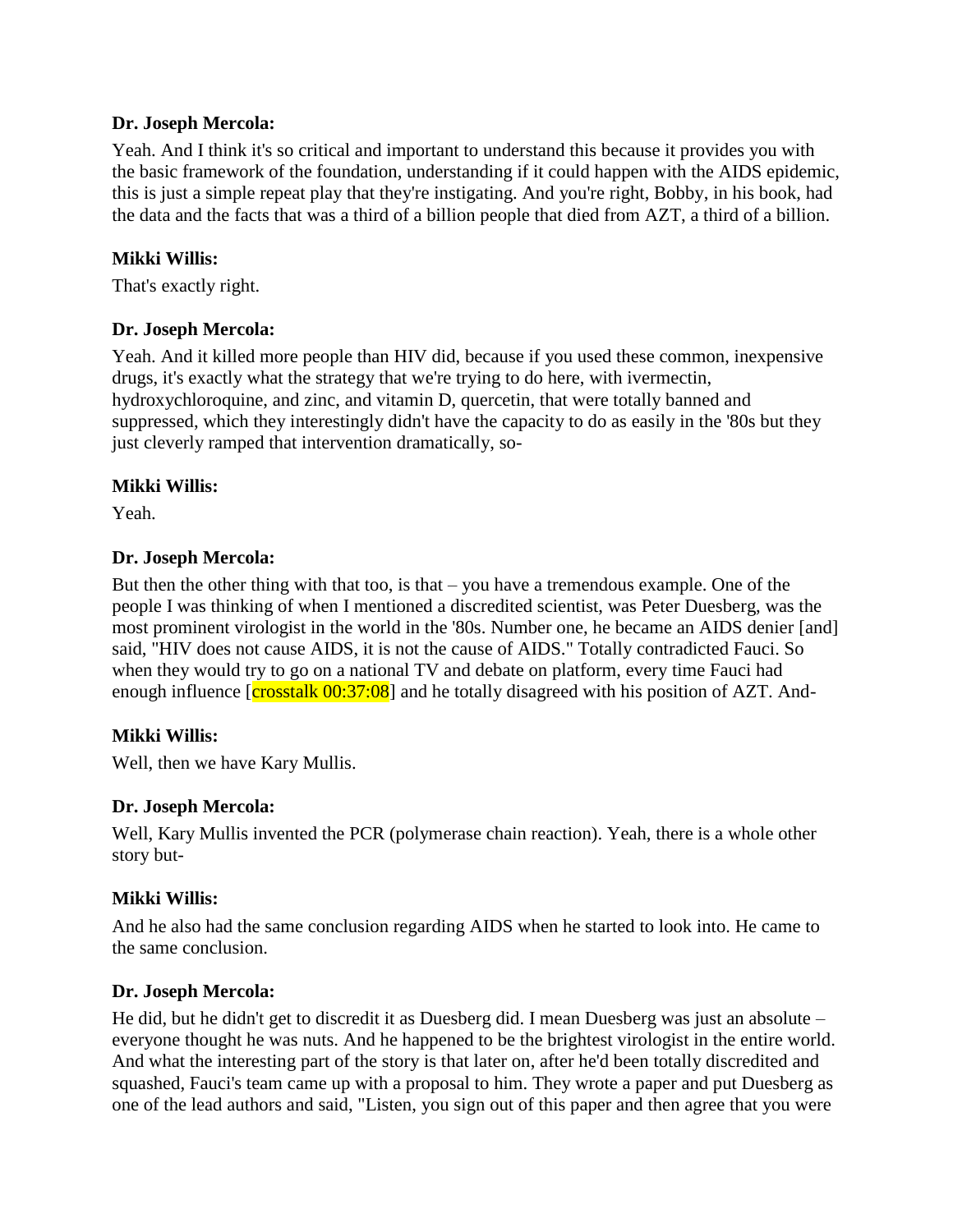wrong and everything will be turned around, and you get everything back." And you know what Duesberg said, "No way."

### **Mikki Willis:**

Mm-hmm (affirmative).

### **Dr. Joseph Mercola:**

He had integrity. There's so few people like that. So if-

### **Mikki Willis:**

Well, that's really what Judy Mikovits did.

### **Dr. Joseph Mercola:**

Yeah, absolutely. And we've got a few others that are standing up, like Robert Mueller, the guy who invented the mRNA technology, goes out on some videos and interviews, says what he says, and they take him... they re-write about-

### **Mikki Willis:**

Robert Malone. Yeah.

### **Dr. Joseph Mercola:**

Yeah. Robert Malone. Sorry about that. But they take him out of the history books. They rewrite him out. He didn't invent it anymore.

# **Mikki Willis:**

Yeah. I know. And other people are trying to claim the Nobel prize for it. And yeah, it's really crazy. I mentioned the Kary Mullis thing because I think it's very important for people who don't understand this. So as you said, Dr. Mercola, Kary Mullis is the man who invented the PCR test, won the Nobel prize in biochemistry for the PCR test, went out very publicly many, many times to say his invention should never be used to detect the virus, that it was never meant for that. And the reason is, is that it's easily manipulated, that it's based upon cycles, and if you go over too many cycles, you can find any virus in any body. And so it was too easy to manipulate it. And oddly enough, he died seven months before the pandemic was announced.

### **Mikki Willis:**

And then another man came out, the man who actually created the organization called Rethink HIV. And he came out in defense of the late Kary Mullis to say that he's very concerned that his invention is being used the way it is because Kary said it should never be used to detect virus because you can cheat the case count too easily. And then that man died right after he made those public announcements. So there's a lot to be investigated there. Now, is that all coincidence? Perhaps it is, just untimely deaths that happened. But it's interesting to think that they would use this man's test, the man who won the Nobel Prize for it, that they would have used it for. If he were alive – if anyone knew Kary Mullis, he was very vocal, did not pull back at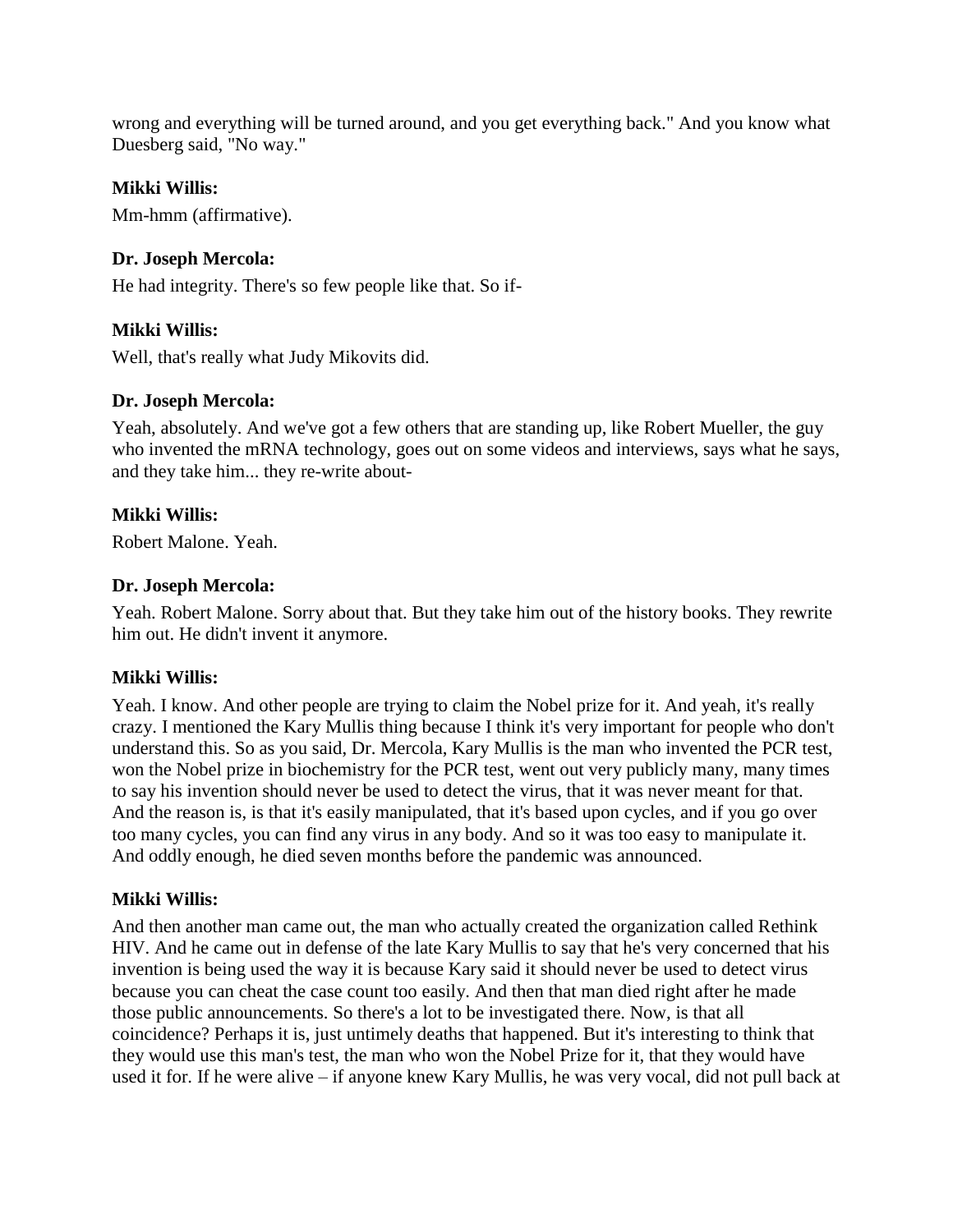all when he spoke about Anthony Fauci, called him a moron, said, "I'll say that to his face. He knows nothing about medicine and he is a bureaucrat, 100%. What is he doing in that position-"

### **Mikki Willis:**

And so he would have been out front. So it's interesting that the choice to use the PCR test to manipulate the numbers and the man who invented it, who was against it being used that way, died right before the pandemic was announced. These things we have to look into, at least have an investigation, just to see if there's anything fishy that took place there.

### **Dr. Joseph Mercola:**

Well, the problem with these investigations is the reach of the powers that be and their influence over really suppressing all this types of investigations. I mean, they are in control. They really have the ultimate power and authority to suppress any sincere and authentic investigation and evaluation. So I doubt much would come of that. I really do. And you could see a similar analogy in these dead doctors don't lie, where clearly physicians were killed, it was pure homicide, and they were initially attributed to a suicide. So, I mean, it's a common pattern, so-

# **Mikki Willis:**

Yeah, we'll have some form of changing of the guards, I think, of the next few years and at least to the extent that I think some of these investigations will be allowed. And there's a few things that will be coming out this year that I think will become bombshells. And if the media doesn't succeed in hiding them, I think it will influence the future of investigations.

# **Dr. Joseph Mercola:**

This is something that's going to be revealed in "Plandemic 3?"

### **Mikki Willis:**

Yes.

# **Dr. Joseph Mercola:**

Okay, great. I look forward to that one.

### **Mikki Willis:**

Yeah.

# **Dr. Joseph Mercola:**

Oh boy. So we didn't really address some of the highlights that David Martin came together because he's really brilliant researcher and thinker and very eloquent in being able to concisely summarize the evidence that is so profoundly supportive of the motivation behind this entire scam. So maybe you can summarize the highlights of that because you go in great detail in the book. It's fantastic.

### **Mikki Willis:**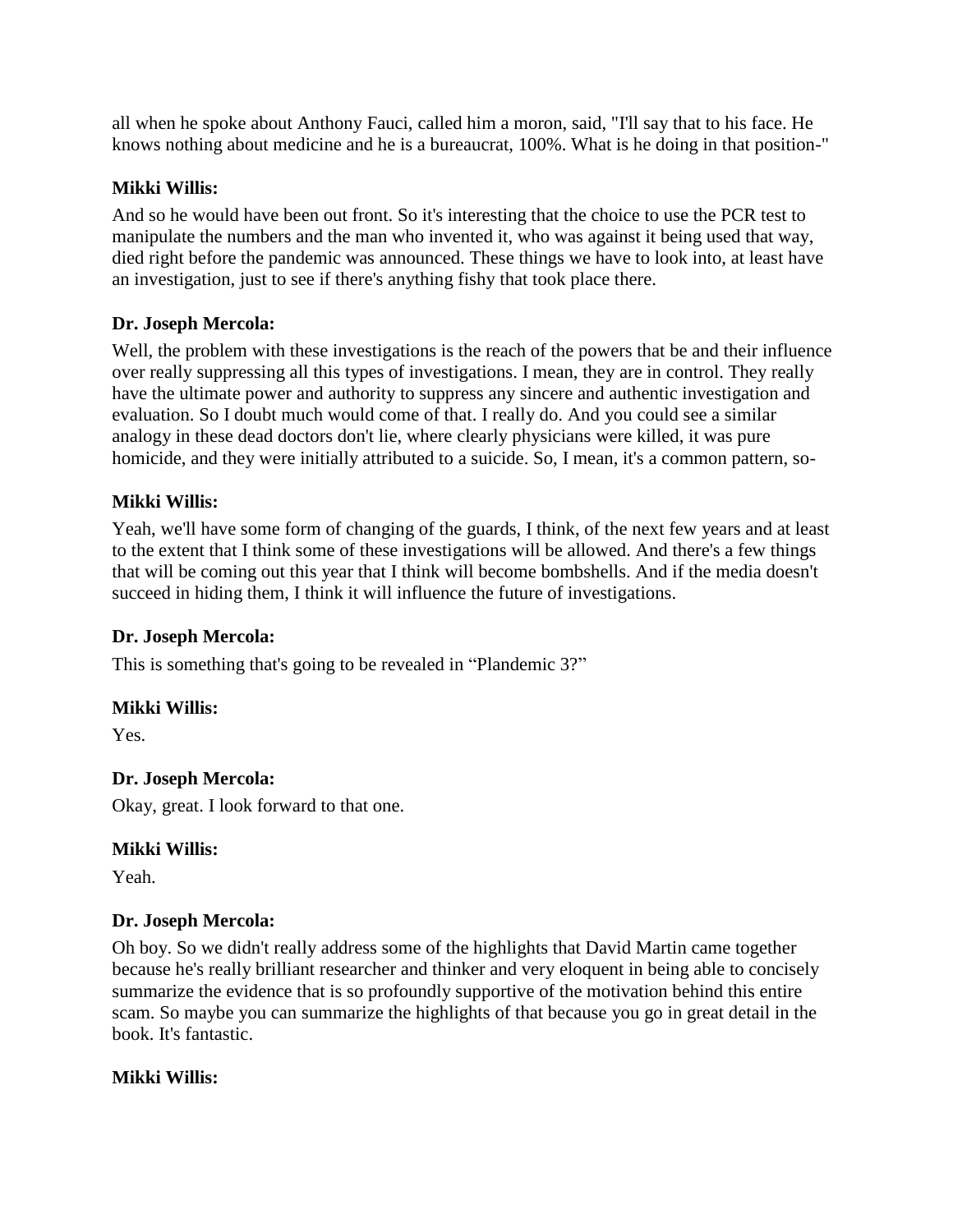Well, yeah. I don't know if anyone can articulate it quite like David does. Yeah. He remembers – it's incredible to me. David and I have become really great friends and he's a very intimate part of "Plandemic 3," and it just blows my mind that he knows just about every patent number by heart and he's just a computer in that way. But there's so much that we're going to reveal in the next one. We're going to answer the question together of really, "What is the big picture behind this?" And then we're going to also expose some of David's newest work, which is how to rebuild. How do we really rebuild? For me, that's the most important thing that we can get into right now, where we're creating new curriculums for schools, where we want to make sure that parents understand what's being injected into the curriculums of schools around the world.

### **Mikki Willis:**

They're now attacking our youngest because when you do that. For decades that they've gone after people at the collegiate level, but now they're going after K through 12. And when you get into the heads of little people and you convince them that all of America's racist, that white people are bad, that everyone is oppressed just by their skin color, that police are bad, and ultimately hate themselves to just feel guilt and shame if they have pigmentation similar to ours. And so ultimately what that does is it leaves people in this place of being easily controlled and subverted to what ultimately will look a lot like communism. And I know that when people say that word, we've all been wired to just think that that's, it's like saying the earth is flat, right?

### **Mikki Willis:**

There's a just an involuntary reaction that takes place. But call it whatever you want to call it. If you understand the history of the way that these other territories, these other nations have been overcome and infiltrated by communist ideologies, you then take a look at what's happening here in America and you realize, this is actually what's taking place here. Talk to people. I've spent the last two years interviewing people from Cuba, and Korea, and Poland, and Russia and all over the place, Venezuela, places that – because people care. The heart of humanity is good. And so when you approach them and you say, "We have this structure, this system called socialism, but it's different." If you've heard anything bad about socialism, it's not that one. That's what got me to go on tour with Bernie Sanders because he threw the word democratic in front of it and I thought, "Oh, people-powered socialism where we take care of each other."

### **Mikki Willis:**

As somebody who was raised by a single mother on welfare, that struck me and I thought, "Yes, this is what we need. I don't want the government to handle our lives." But if it's democratic and we can then say, no one should be at the bottom, let's help these people. And perhaps nobody should be at such a power of Jeff Bezos that they can really do what he's doing now, which is a monopoly. Bill Gates, his whole life has been about monopolizing the industries. And so should they be that powerful? Well, I believe in freedom, so I also don't want to limit somebody from becoming successful, but should we limit the possibility of monopolies such that it's not just one man that's controlling everything because if that one man goes crazy, then we're all screwed?

# **Mikki Willis:**

Yes. Perhaps we should find some kind of regulations around that. So I got excited about this idea of democratic socialism. And it wasn't until I was on the road for a few months with the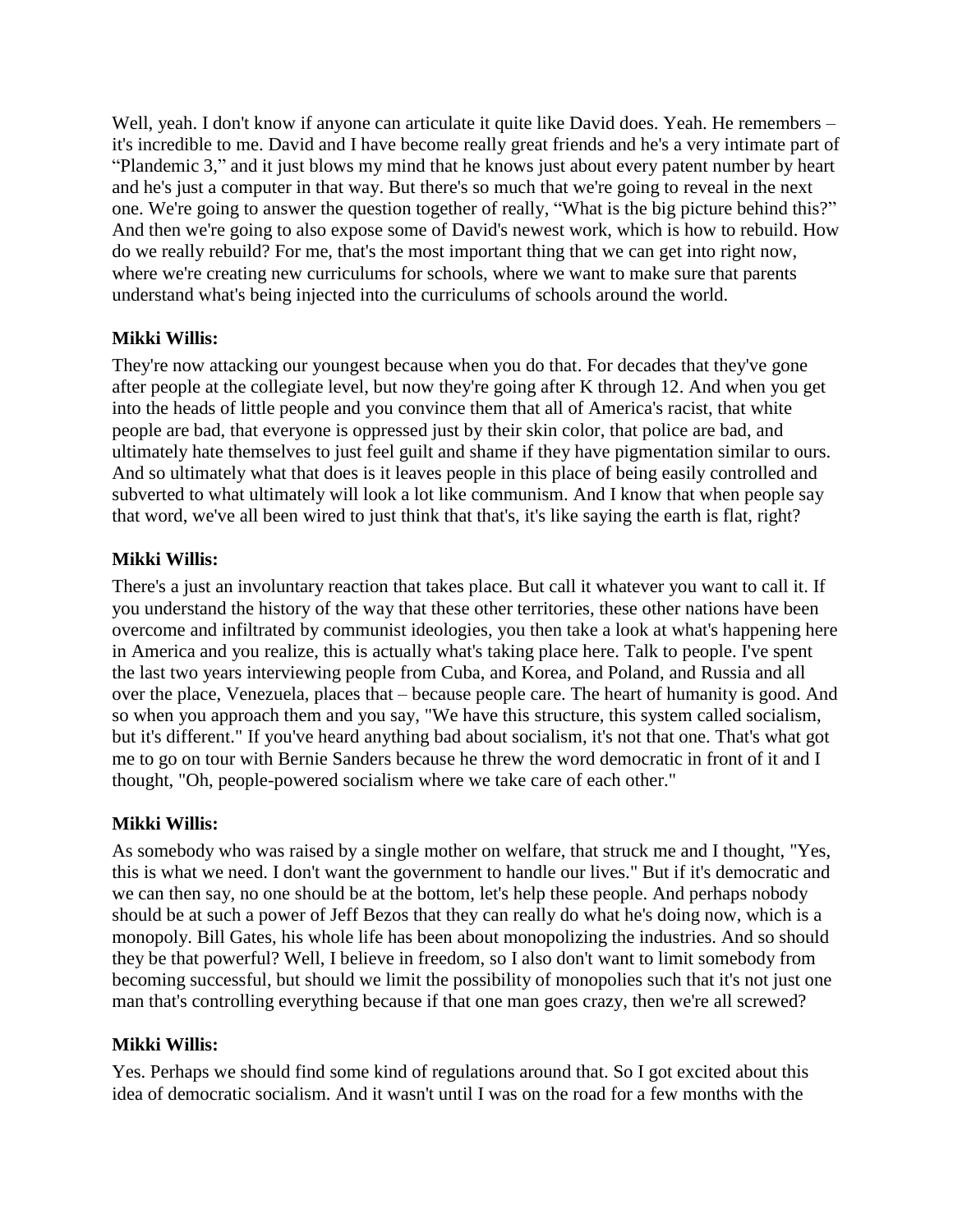Bernie Sanders campaign that I started to interview all these people. And I edit most of what I shoot, I'm one of the editors at least. And so I'm always thinking like, "Did I get an answer to my question?" So that when I get back in the editing bay, I have a full piece of totality that I can create a story out of. And I was not getting that from my answers on the road with Bernie. People would ask him about, "Please explain democratic socialism and how it's different." And they would just skirt around it and give me all these other long explanations that I believe may go on.

# **Mikki Willis:**

"I don't think I have what I need to edit this piece. What's going on here?" I never experienced that to such a degree before. And then I started to just get curious and talk to the younger people on a personal level, sometimes with the camera not even rolling and just find out like, "What headspace are you in and what attracts you to this campaign?" And then a lot of them started opening up to me because at that point I became very public in my support for Bernie. So they trusted me and I thought I was one of them and I was. And I started to say, "Well, ultimately democratic socialism will lead to a new form of communism." And I would say, "What do you mean? A new form? What does that look like?"

# **Mikki Willis:**

And they couldn't explain why it was different. They said, "Well, it's communism and that there's no top down. It's just everyone's even, and there's equality," and it's just sounded beautiful. But I said, "But you do realize you're talking about communism and it's never worked any place. It's just leads to genocide and serious oppression of the people, and you're trying to solve oppression and corruption with a model that actually breeds that? I don't understand. Please help me understand this." And nobody could explain it, but they were 100% for it. And that scared me because I thought there's something going on here in this collective mindset that has people not even fully aware of what they're saying, such that they believe in something that they don't even know the history of it.

# **Mikki Willis:**

And so that's when I started to really question my support and I stepped off the tour after Philadelphia. I said, "I can't be part of this anymore because I think that the idea of helping people, of helping all people, all colors, all social status, all classes," that appeals to me to this day, very much so and I would imagine to you and to everyone listening to this, we all want that. But the idea that we're going to do it through a structure similar to communism, I think is insane. And when you understand the amount of young people that have come out of college, actually thinking that it is benevolent, that's what it's going to take us at least 10 years to overcome that mindset. And it's almost good that we're going to go through more suffering, should I say, a worst time because unfortunately, people need to see that.

# **Mikki Willis:**

You can't just tell them, "It would be bad, let's divert from this." They actually have to experience it. Like right now, people are experiencing – they thought Biden was going to come in and save the day, and now they're going, "What is going on here? The border is worse, kids are being treated worse, there's sex trafficking happening with young people. The economy's collapsing. We have new wars, on the verge of new wars. The promises that you made, what's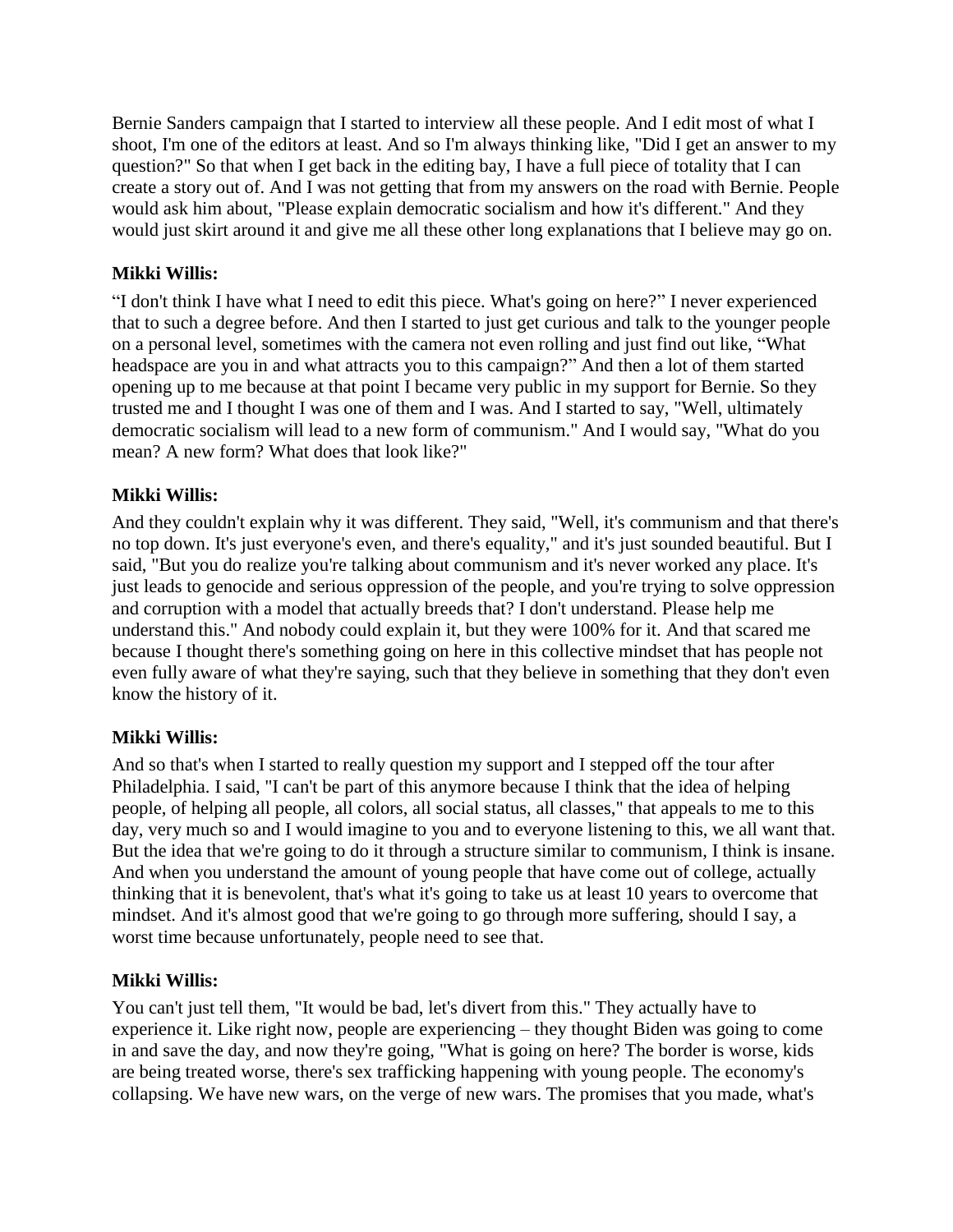going-" They needed to see it to actually get that Trump was used as a big boogeyman to get them to look away from what they're  $-$  it's just like magicians. The sleight of hand trick is, "Watch this. I'm doing a magic trick," while this hand is actually, whatever, stashed in the pocket or doing whatever it's doing.

# **Mikki Willis:**

And so that's the game of politics. Is this, "Look over here, look how bad this guy is. Let's keep him in the press all day long. Look what he said right now." All this trivial stuff. And then over here, we're actually rearranging your lives, stripping away your civil liberties, changing the structures of your curriculums in your schools, and nobody sees it until it's finally too late, until the child comes home and says, "Mommy, I wish I weren't white, I wish I weren't a man because they're bad. And I want to be transgender, I want to be whatever, just because I don't like this body that I got planted into." And that's a really sad thing that's happening so much out there.

# **Dr. Joseph Mercola:**

Yeah, no question. It's my suspicion that the vast majority of the people in this country don't really understand how bad communism is, because there really just don't have a lot of exposure, very limited exposure to it. And I'm not sure if you're familiar with the North Korean activists of – a young woman, 28-year-old woman, Yeonmi Park.

# **Mikki Willis:**

Mm-hmm (affirmative).

# **Dr. Joseph Mercola:**

Have you heard of her before?

# **Mikki Willis:**

Yes.

# **Dr. Joseph Mercola:**

Okay. Is she going to be Plandemic 3? She should be.

# **Mikki Willis:**

It's funny that you mentioned that because my editor yesterday, he couldn't remember her name, but that's who he was talking about. Now I realize. He said, "We have to get her in the movie,"  $SO<sub>1</sub>$ .

# **Dr. Joseph Mercola:**

We have to get her. This woman is-

# **Mikki Willis:**

Yeah.

# **Dr. Joseph Mercola:**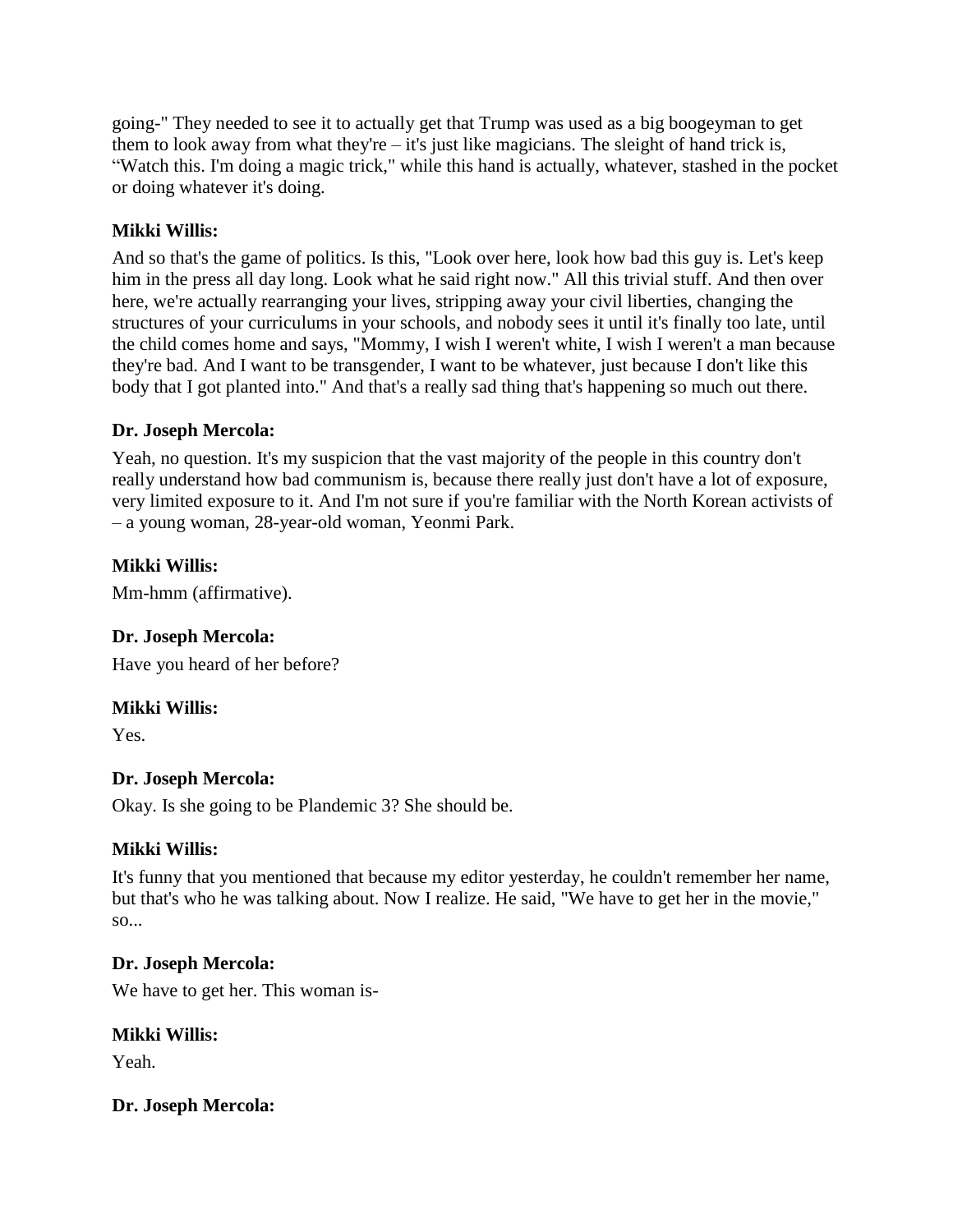That's hard to think about our [inaudible 00:50:57] or stories, but once you understand the depths of oppression of communism, as she clearly illustrates, that's what we need. We need that type of inspiration. She's an amazing woman.

# **Mikki Willis:**

Well, thank you for caring so much. I really appreciate you caring to that degree.

# **Dr. Joseph Mercola:**

How are you going to catalyze and get people to be interested if they don't know what the endgame is?

# **Mikki Willis:**

Well, I'll tell you this, as a lot of people know, some of the viewers here might know, there's some controversy around my presence of being at the Capitol, January 6th, and the media had created a very serious campaign to smear me, to try to take down the "Plandemic" guy. They sent a – New York Times had a videographer stalking me, trying to capture things that they could use out of context. And they did a really good job featuring me in there, the Capitol video that they had too, and using a snippet of something that I said to make it appear that I was for the insurrection and the violence, and that I was part of the "hang Mike Pence" chat, all that was just absolute bull.

# **Mikki Willis:**

I was there for one purpose. I didn't even go to rally, to march, or any of that. I was there to film people from communist nations. There were a lot of them. They were there to raise their voice at their nation's Capitol, to warn the world. And I filmed people from about eight different nations that had escaped communism. And every single one of them, it's actually become a problem in the editing bay, because when you edit something, you want a diversity of answers, but everybody's answer was the same. So I could just literally have each other – I could have them finish each other's sentences because all of them said – when we asked them, "Where are you from?" Because they'd have flags, clearly that they're – we would look at somebody and say, "Where are you from?", "I'm from North Korea. I'm from Cuba. I'm from Poland. I'm from-" Okay, great. Or China even.

# **Mikki Willis:**

And we would say, "Why are you here?" And some of them would say, "Oh, because we think the election is unfair," or whatever. "Okay, cool. Why else are you here?", "I'm here because I'm an immigrant. My parents escaped here," or, "I escaped here. And we're here to tell America one thing, wake up."

# **Dr. Joseph Mercola:**

Mm-hmm (affirmative).

**Mikki Willis:**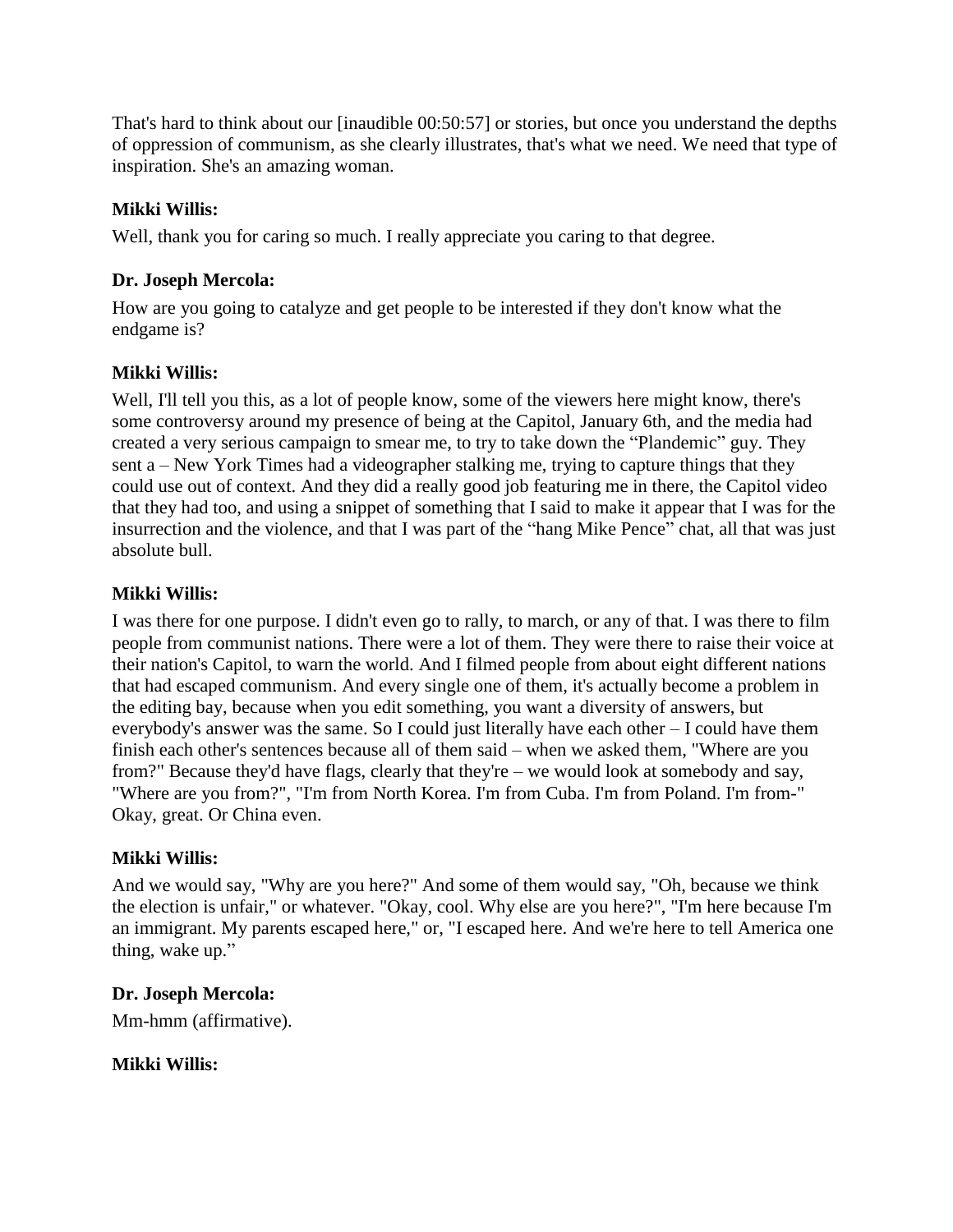What happened to us is happening to you and we never thought in a million years – we thought when we finally got here, as immigrants, that we would be safe in the land of the free and the home of the brave, and now we are witnessing everybody sleeping through exactly what we slept through, which allowed our entire nation to be overcome, and for us, as a people to be totally controlled by our government. You guys are giving so much power to your government. And the one thing I want to say about socialism, ultimately what it does is, it gives the government power. So now the government is giving you stipends, is giving everyone all these progressives, talk about UBI (universal basic income) and all these things, great, I want people to have health care. Yes. Great. I want people to have great education. If our tax money is going to go anywhere, paying for the next generation's education sounds like a great thing, but not through our corrupt government.

# **Mikki Willis:**

That's the problem is, we have to create a true democratic way to allow these things to happen. Because if we think suddenly our government's going to use these funds in a benevolent way that's going to advance our future and make us all healthy, then we're totally insane by this point because the government has never done that, at least not in my lifetime.

# **Dr. Joseph Mercola:**

Is it your perception that America is the last stand?

# **Mikki Willis:**

America is the last stand, and Texas is a big part of it too, which is why I moved to Texas to be a functioning part of the incredible people that are here, who have been raised with constitutional understandings, that I knew nothing about, being a California boy. I was raised into a certain ideology and it had me see that anything that looked like that was kind of a brand of America that I wasn't interested in. I wanted something new, something progressive, not understanding that it's the history of the foundation of what built this country that makes it so amazing. So I had to go back and reeducate myself into really what the forefathers said. And there's some incredible insights, incredibly profound, prophetic words within our Constitution and beyond, that were set up to protect us against moments just like this.

# **Mikki Willis:**

They knew this was coming. At a certain point, I was all for gun control. And now here I am in Texas, going to the gun range and appreciating the fact that it was set up to protect the people from a tyrannical government. And now I hope to never even ever have to use my – now that I have guns, I hope to never have to use them unless it's for sports of some kind. But the truth is, is we've reached a point and when I talk with the gun shops, and I've interviewed some of them for certain projects, they now tell me, they say, "Most of our clientele are people from the left, people who were just anti-gun a few months ago that are now stockpiling because they realize that things have gotten so bad that if there's a civil war or whatever, or if there's people come knocking on our door to inoculate our children with experimental toxins, it's like-"

### **Mikki Willis:**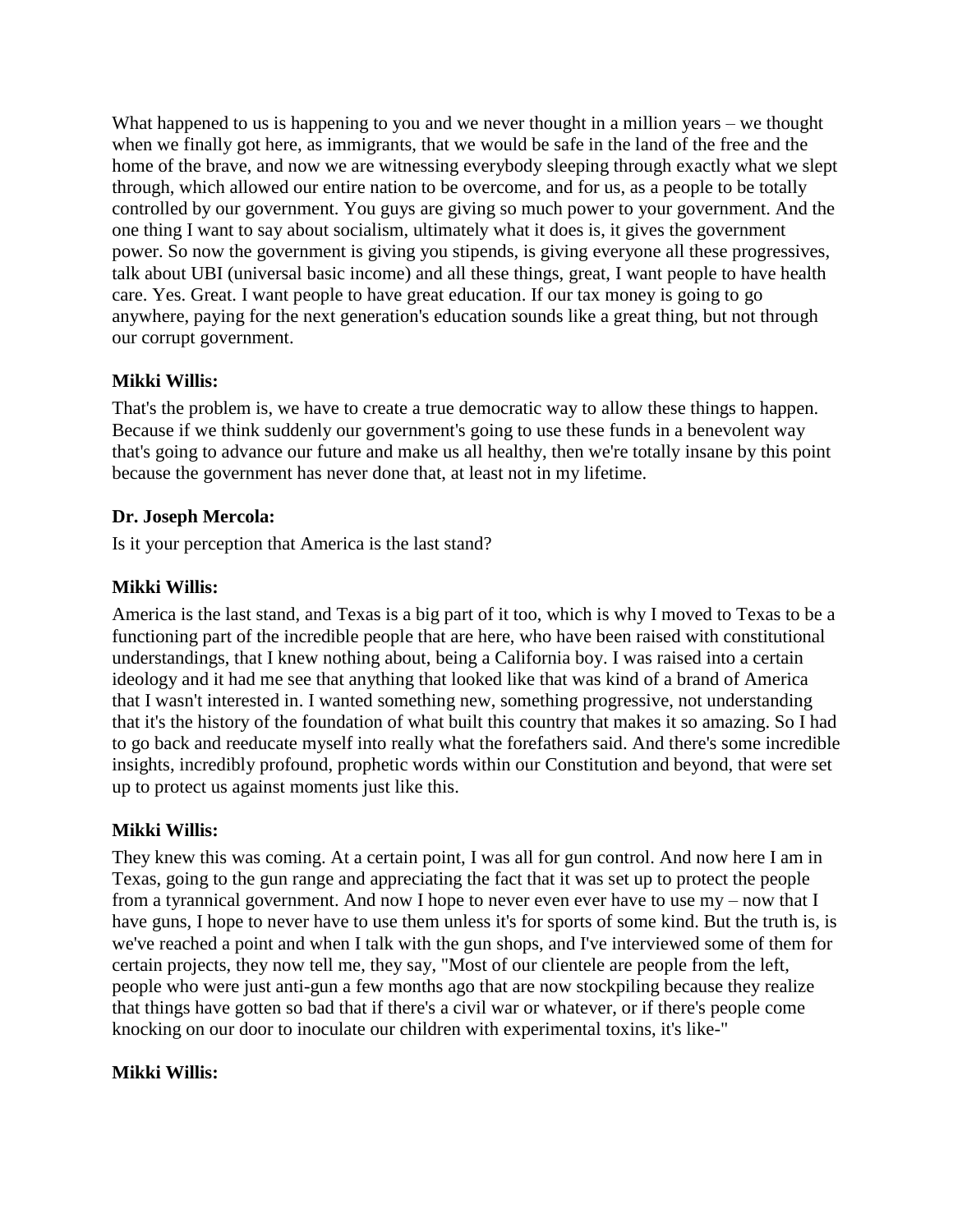That's not what I'm about. I have to make that super clear. I'm not here to raise a stand against authority or anything like that. But there are people that are feeling that they would go to that extent should something like that take place. And so we start to understand the value of our Constitution and the foundational principles that built this nation. And those are the things that's being chipped away at. I was raised without religion and I actually will admit to you that I have lived most of my life with a lot of judgment about people who are religious, until this past year and a half. I have come to a great appreciation. I found a deeper understanding of my own fate and faith. And I have learned that the people that impressed me the most, that are humble, that are not doing this for any kind of profit, but that are simply here to stand for the organism of life, all have some form of a foundation of faith in God in their lives.

# **Mikki Willis:**

They talk about being led by God, being of service to God. And it's really opened my eyes and most importantly my mind and heart to looking past the judgments that were instilled in me being a California boy, to appreciate better. Now, I'm taking my sons to church every now and then to say, "I want you to learn this. I want you to be around people that believe in something greater than themselves," whatever that is. And even, I have a lot of very intelligent atheist friends. And when I get into deep conversations with them now, I used to think, "Oh, they don't believe in God." Now I realize, "No, we all believe in some form of God," because when you really talk with a very intelligent atheist, they'll talk about nature and life, and just how incredible the system of biology is.

### **Mikki Willis:**

And they speak about it with such reverence that as they're speaking, I think, "Well, that's God." You're talking about being mystified by some kind of, by the creation of mankind and the creation of all living things and you don't want to call it God, and I appreciate that, but we all need to wake up to realize that when we think that we are the dominant force, then we do things like Bill Gates does and like Anthony Fauci does. And at this point, after knowing what I know now, having done the depth of research that I've done and studied other people's research, really professional researchers, I now really deeply consider that there is some entity of darkness, of evil, that's behind this agenda because it's the only thing that explains to me how people could knowingly allow children to be raped and brutalized the way that they're, knowingly just for political power. I mean, if that's not evil, I don't know what is.

### **Dr. Joseph Mercola:**

Well along the same lines, recommending vaccinations that are likely to kill, injure or harm them when there's not even remotely necessary, certainly goes into that component.

# **Mikki Willis:**

And that blows my mind that people can look at the risks count and just say, "My child is not even in the category of being at risk at all." And as a parent, not understanding the development of the natural immune system is probably one of the most precious things that we can nurture in ourselves and in each other. And for them to make that choice, and pregnant women to make that choice and go, "There's no data out yet. We have no idea what the long-term effects are of this, but because the TV and these late-night hosts are saying that it's immoral not to do it, I'm going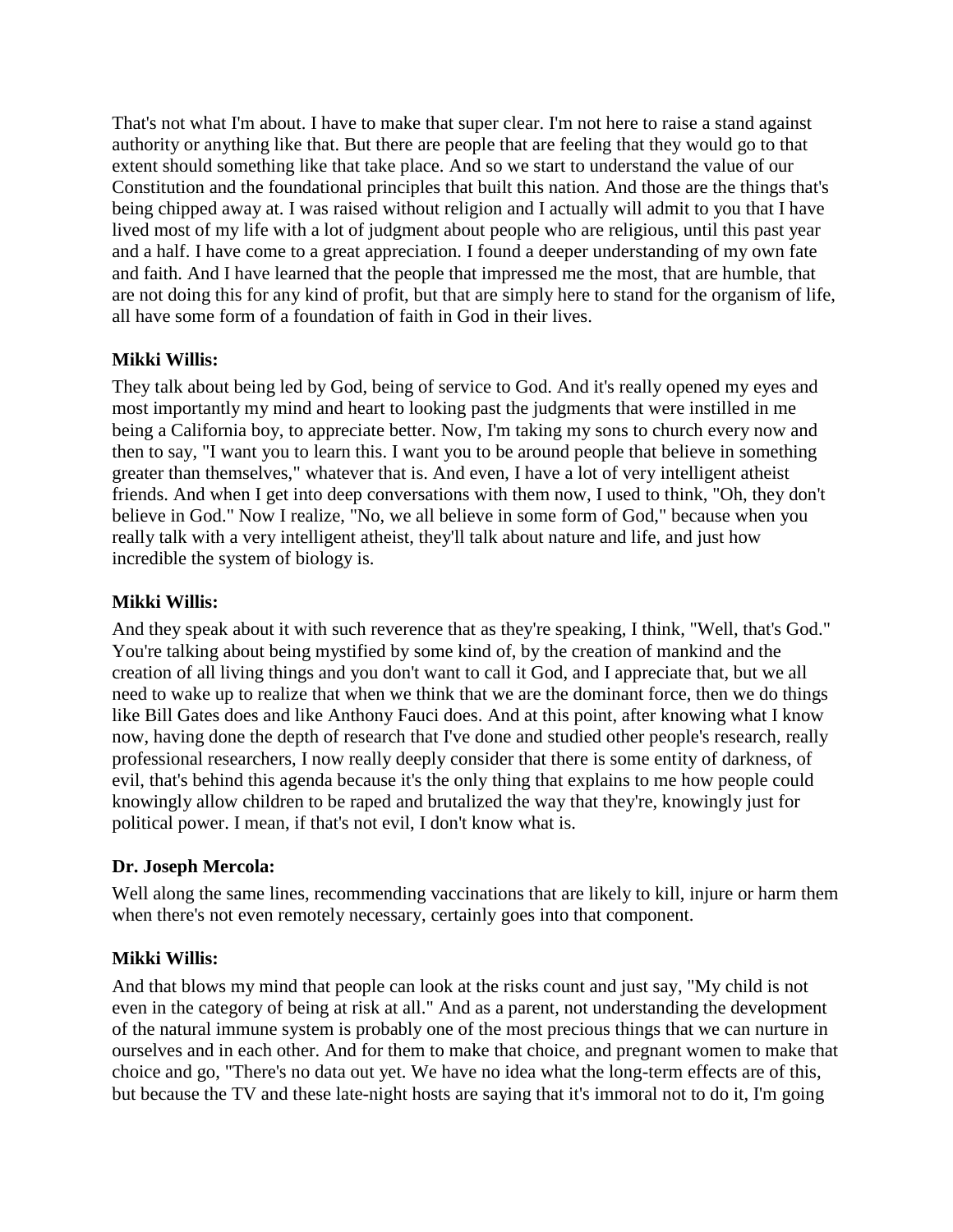to go roll up my sleeve and risk this child that I'm carrying in my womb." It absolutely blows my mind that any mother would take that chance.

# **Dr. Joseph Mercola:**

Well, it doesn't blow my mind because they're so effective at the propaganda. This is probably some of the most sophisticated propaganda in the history of mankind and the technology  $\left[\frac{\text{inaudible } 01:00:36}{\text{invol}}\right]$  support that. So I'm not surprised, saying sadly disappointed is certainly an understatement. But one of the important components that – because you've obviously done a lot of deep thinking, as I'm curious to what your suspicion or belief – not beliefs, but how this might play out in the end run. And clearly there needs to be a leadership here and equally as clearly, that leadership can't have nothing to do with a political party. It is totally independent of that and political parties are behind us because whoever's president clearly has no influence over rescuing us, that is a false hope at best.

### **Mikki Willis:**

Mm-hmm (affirmative).

### **Dr. Joseph Mercola:**

So I'm wondering what's your suspicion is how this leadership is going to emerge and from what places. It could be multiple leaders, it could be communities. I'm really curious as to what your thoughts on that are.

### **Mikki Willis:**

Yeah, it's a super-great question. For me, one of the solutions is, if we emulate our technologies, they say life imitates art and art also imitates life. And if you look at the direction of our technologies, our inventions, our innovations for me, I've learned to look at them as if they're blueprints and we're architects. And we start to develop something. An idea comes through. We start to sketch it and we see it. And it's a blueprint of something that we will be building. And so, if you look at our technology as the blueprint for human evolution, you start to understand, and you can compare it to things like decentralization. So while everything that we've created, all of our technologies are centralized.

### **Dr. Joseph Mercola:**

Mm-hmm (affirmative).

# **Mikki Willis:**

Which means the servers are in one place. If you want to attack them, you attack them there. And then it goes down everywhere else. Blockchain allows for decentralized technology. So that means there's bits of information spread about all over on servers, all over the world.

# **Dr. Joseph Mercola:**

It can be centralized though. Blockchain isn't principally decentralized. It is for certainly Bitcoin, but for – so you can adopt Blockchain in the centralized management. That's what they're doing with central bank  $\left[\frac{\text{inaudible } 01:02:54}{\text{inadible } 01:02:54}\right]$ .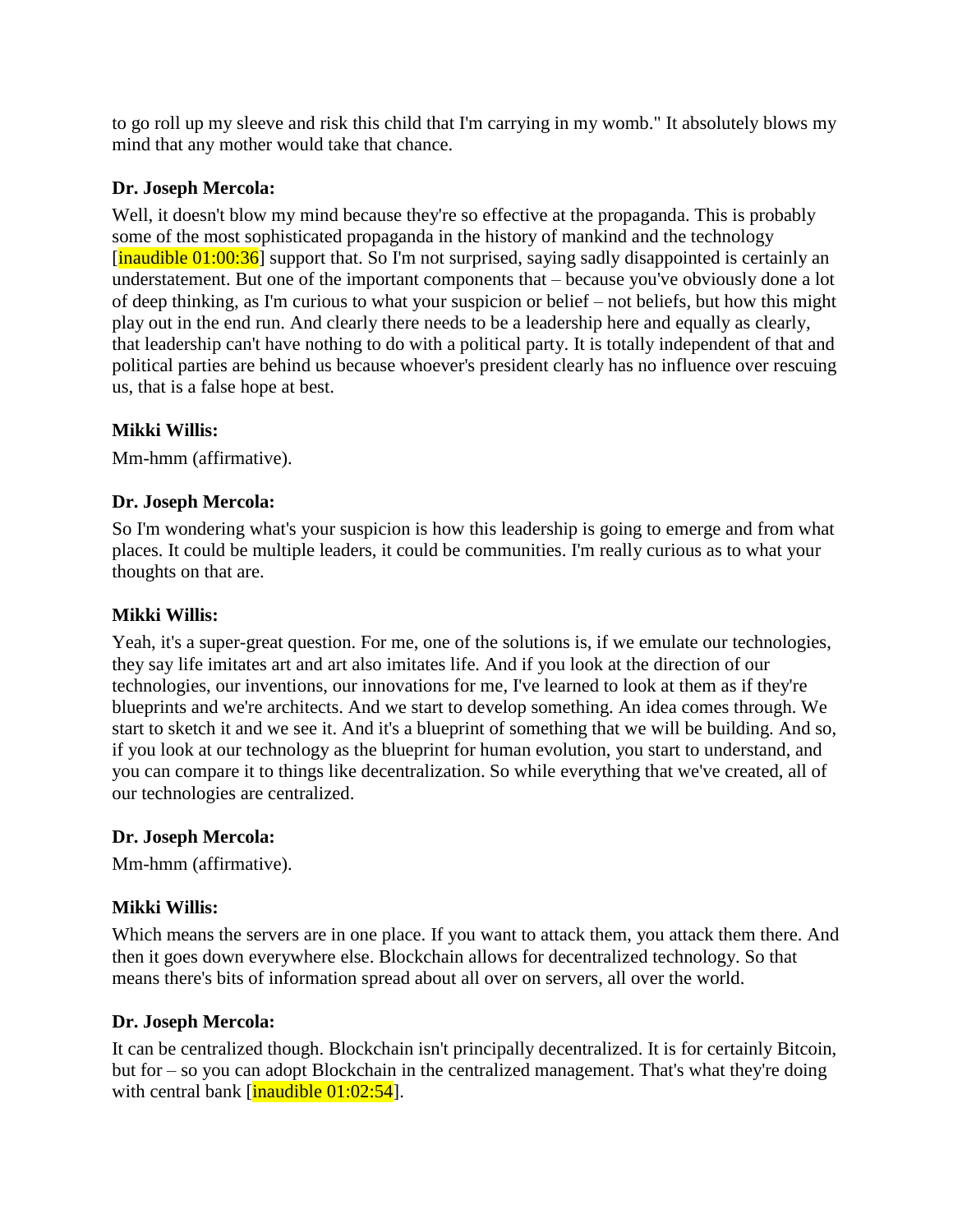### **Mikki Willis:**

Yes, you can. But the value of it is really the decentralization and that's where we're moving and all the technologies that I'm involved in the different platforms that we're creating right now, I actually said I wouldn't be involved with them unless they were decentralized because otherwise you spend a lot of money and other people's money and you do a lot of work. And then it just takes a company like Google to zap it and take it out of business, like they did to Parler. So I think to emulate where we're heading with technology by looking at the possibility of decentralized leadership is something we really need to look at.

# **Mikki Willis:**

So instead of having the president, top of the pyramid, that runs all of the nation, is it possible that we start looking at the communities we live in, the states that we live in, having their own leadership, agreeing collectively on their own policies, that then it allows for us to see, like right now we're able to look at the model, what states did the best and the worst regarding the lockdown situation.

# **Mikki Willis:**

And we're recognizing now that the ones who were more extreme on the lockdowns they're in worse shape. It didn't improve their health, what it did was crash their economy. Their people are out of work. There's more crime that people who fought for defunding the police crime has spiked 800%. And we can look at these individual territories and learn from them and say, "They did it this way and so you should do it better," learning from that. So it allows us to do that, when everyone's doing the same thing, because we have a globalized regulation and everyone's doing the same thing. We don't have the models and the outliers to look at, to build upon and to do it better. And so, for me, that's one thing but one of the first things that we have to do is, first, come to grips with what's really happening to say the word, communism, to understand that we actually have globalists that are working very hard to create a one-world government.

# **Mikki Willis:**

And I remember back, I have been allergic to conspiracy theories my whole life. I was programmed to just have a knee-jerk reaction. When anyone would talk about the New World Order just years ago, I would just, yeah, I would roll my eyes and step out of the room. And now I realize what that actually means. That's a one-world government. And so, one-world government means now you can – one of the reasons we create wars and we've always created wars. We go in, we villainize their leadership and sometimes it's a lie and we go in and we do a regime change. We blast apart their economy and then we give them aid with the U.S. dollar, and now they're dependent upon the U.S. dollar, now we control that nation. That's the game. And so then when you have a pandemic, now U.S. says, "If you don't play the game, if you don't do what we say we're going to do and follow the World Health Organization," this globalized, whatever you want to call it, "then you're not going to receive the benefits and everything that you are now dependent upon, and your people are going to suffer."

# **Mikki Willis:**

And so that's the way they get everyone to comply. And so we need to identify that, we need to identify the people that are behind this, and we need to, as strong as we get in the streets right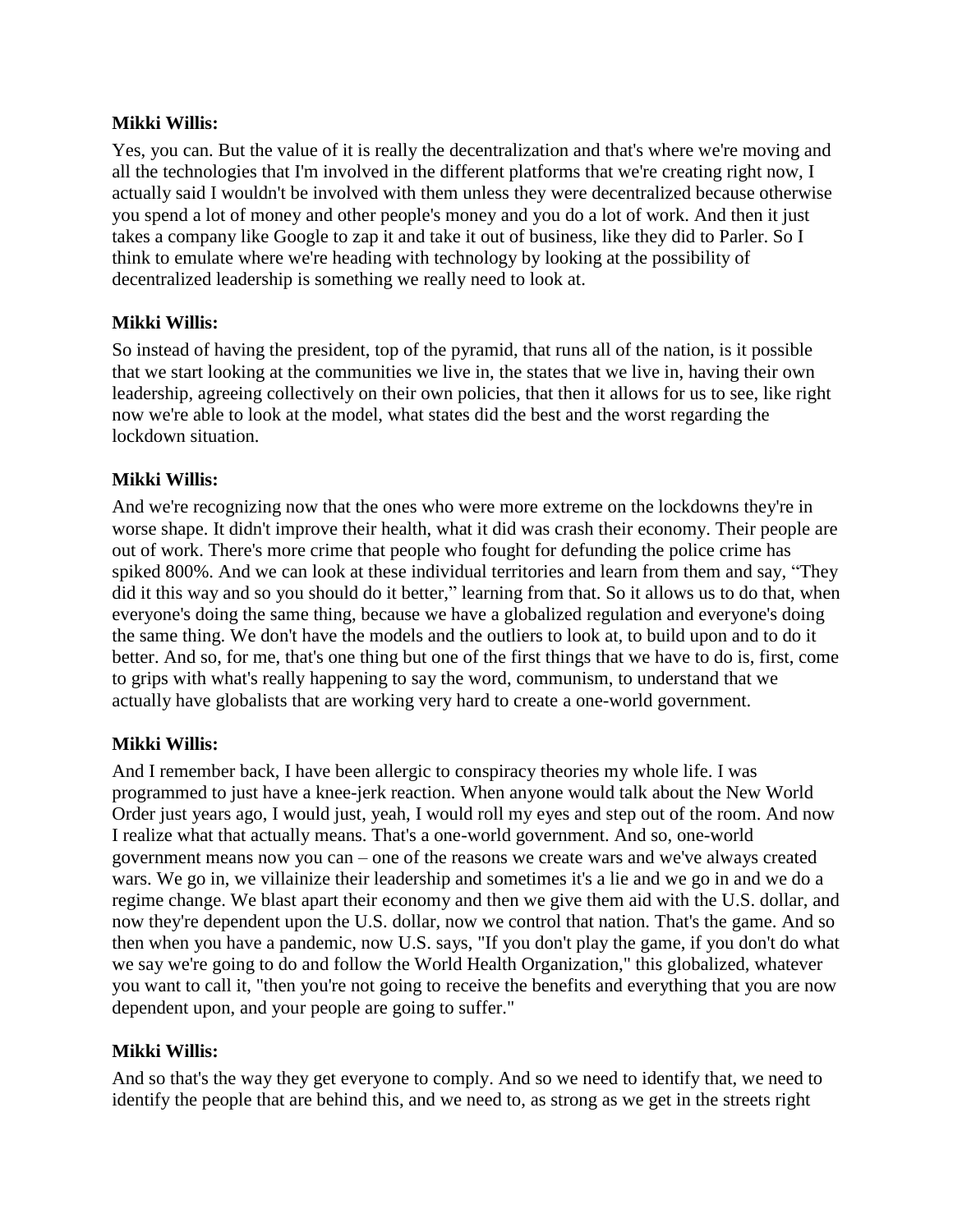now to protest against a wrongful police killing, we need to get into the streets and we need to peacefully use the power of our voice, the power of numbers, to make sure that these people, that they first know we're aware of them and to find a way to get them out of their powers of position. And then we can start talking about new systems. I look at it all the time.

# **Mikki Willis:**

I'm always looking at what would work? What could possibly work? And I was thinking like, "Okay, here in Texas, what would work? Do we need the governor and all of that?" Or what if we created – I like to boil things down to the micro, and I've run companies. So how do we make those work in a new way? Well, if you can take, let's say, for instance, we take 1% of the population of Texas, 1%, and you elect a diverse person of that population. So somebody who understands the elderly, someone who understands engineering, someone who understands infrastructure, someone who understands finances, medicine, all of that. And this 1% of this council is now the – but they're working with the people, hearing the needs of the people.

# **Mikki Willis:**

That's one way to kind of decentralize it, so you're not just dealing with one corruptible governor, one corruptible mayor, or someone. It's not always that they're just corruptible, but sometimes they're just terrorized into complying. So for me, that's what I mean by decentralization. You do put the power in the hands of the people, but not all the people, because quite honestly, we have a lot of issues with democracy. I see the people the way they're behaving out there and I think, "I don't want these people making choices on my life."

# **Mikki Willis:**

And so we have to find some way to create councils the way they do it in indigenous cultures of trusted people who are educated, who, perhaps their job, they get paid and they do nothing else, but – and also they're willing to be under complete – surveillance is a tough word, but to be completely transparent such that we can ensure, to the best of our abilities, that these people aren't doing side deals and becoming corrupt. And so it's almost like they're an anonymous council, like, are we willing to look at new systems like that perhaps in an act of [inaudible] 01:08:38] that in the next 10 or 20 years? I think we should at this point, because all the other systems are failing us.

# **Dr. Joseph Mercola:**

Have you ever heard or read the book "More Equal Animals?"

# **Mikki Willis:**

I have not.

# **Dr. Joseph Mercola:**

Obviously a derivative work of "Brave New World," or  $-$  so it was written by the founder and the creator of a Blockchain crypto asset called EOS, which is not terrific cryptocurrency, but nevertheless, it's a pretty profound idea. The guy's a great thinker, and I would agree. You can get the book for free on his website.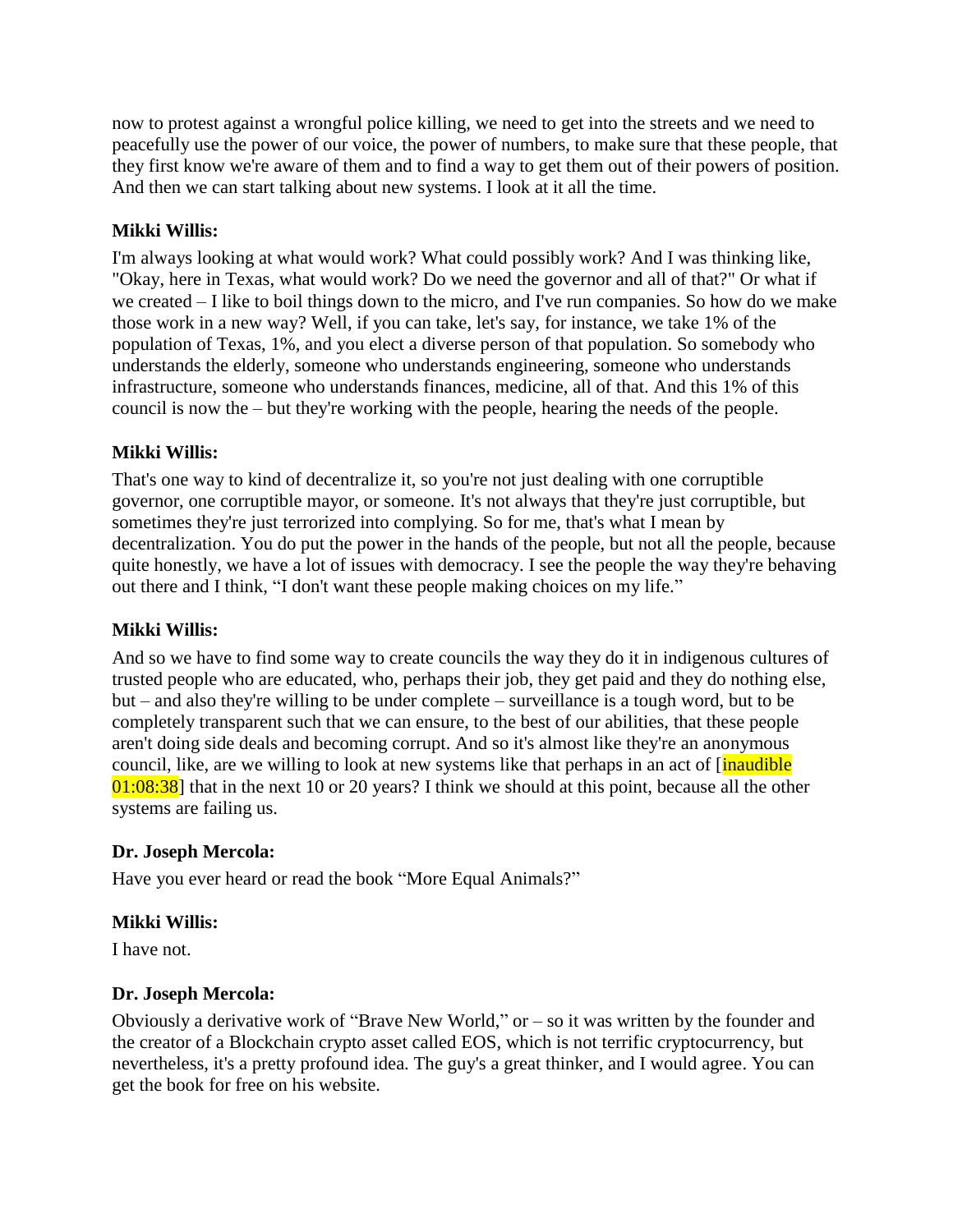### **Mikki Willis:**

Okay.

### **Dr. Joseph Mercola:**

But it essentially provides a strategy, a proposal of how you could actually implement blockchain technology to be truly democratic. And it's a pretty clever actually, and it doesn't allow for any corruption or – and really gives everyone a simple, single reliable vote. I mean, to say that our current voting system is anachronistic is a very serious understatement. I mean, we've got technology that could solve this, it's just a matter of adopting and applying it. So that's something I encourage you to look at, because I do think, maybe it's not that work, but some derivative of it, it could be potentially useful, so...

### **Mikki Willis:**

Thank you. I'll check that out too. I definitely want to-

### **Dr. Joseph Mercola:**

Yeah. "More Equal Animals." Yeah.

### **Mikki Willis:**

Great. In "Plandemic 3," the third act is going to be all solutions. And so that sounds like a good one to look into.

### **Dr. Joseph Mercola:**

Yeah. So we're approaching the end, so I'll give you a chance to summarize it, but I am really grateful for your work, your commitment, your sharing, your honest journey. It's a real catalyst for support, creating a documentary with a billion views, I don't know anyone who's done that personally. So that is an amazing testimony that trumps any bestseller in my book. You've changed obviously many hundreds of millions of peoples' views on this and you've been a major catalyst for really helping people wake up and become inspired to take this action is going to be required because we're – to have America preserve the freedom because we're the last stand, we lose it here, the whole world's gone, the whole world.

### **Mikki Willis:**

Mm-hmm (affirmative).

### **Dr. Joseph Mercola:**

That's a big responsibility.

### **Mikki Willis:**

It is. And that's not hyperbole of whatsoever at all. As you said earlier, America is the last stand and we need to fight really hard for it and use our intelligence and turn this ship around.

### **Dr. Joseph Mercola:**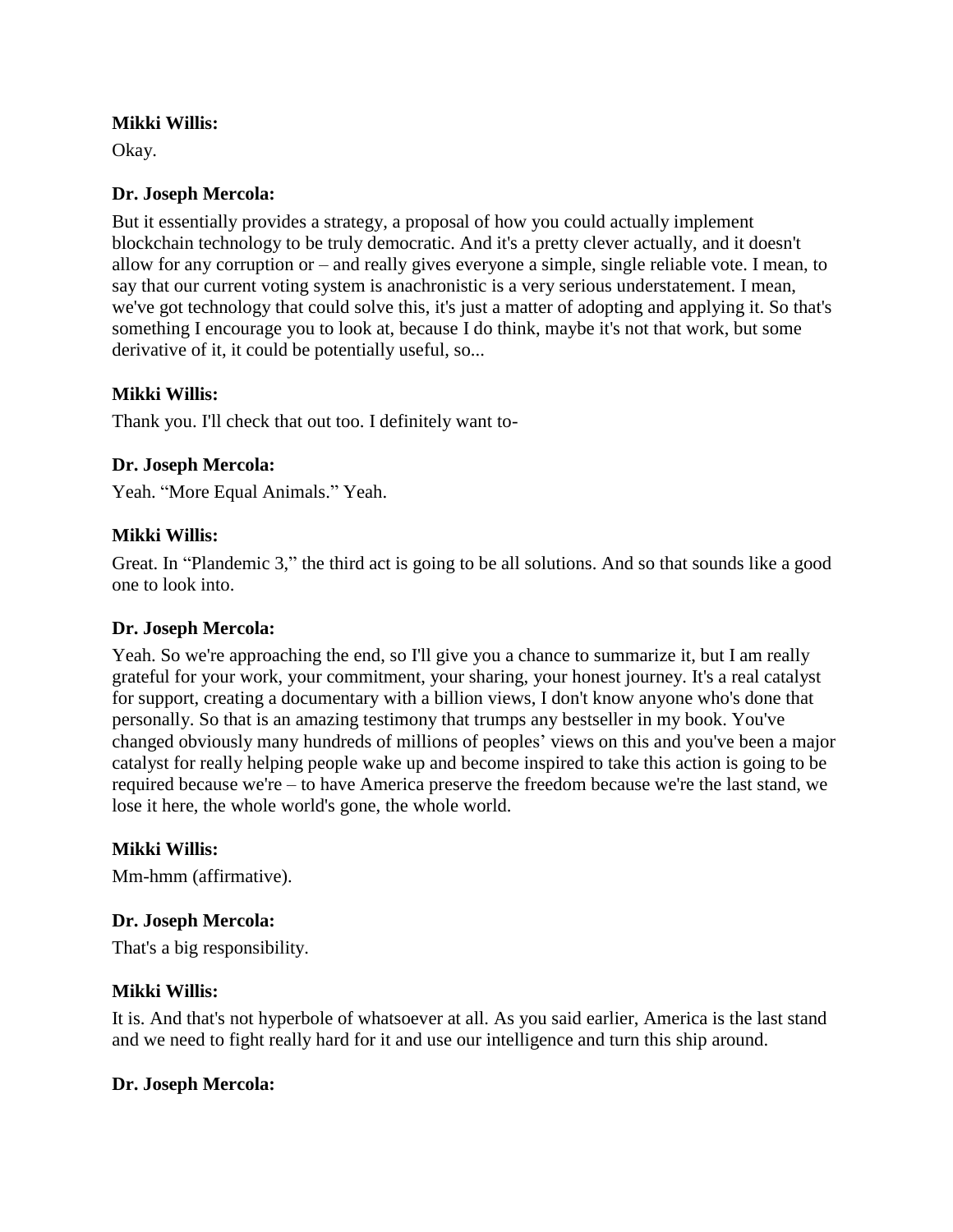All right.

# **Mikki Willis:**

What was the question that you were-

# **Dr. Joseph Mercola:**

The question was, any last point? You'd like to make any summary of the book and definitely would recommend people pick up a copy, and when it's going to be out?

# **Mikki Willis:**

Yeah. Well, there's pre-orders available right now on Amazon, "Plandemic: The Book." And I will say that the short story is I didn't want the book to be written. I had no intention of becoming author but after you become as silenced and banned as I am now, you start seeking any avenue to express your voice. And so when this opportunity came up, my producer said that he would manage it for me and really make sure because he knew I didn't have time to do it myself. And so the publisher I ended up hiring an investigative journalist to be the writer of the book and just do interviews, so I didn't have to write the whole book. And what makes it still powerful for me was we learned about three months into the process that she was not on our side.

# **Mikki Willis:**

And so my producer called me one day and he said, "I have good news and bad news." And I said, "All right." Which he said, "Which one do you want first?" And I said, "Give me the bad." And he said our writer is not on our side. She thinks we're crazy conspiracy theorists. And I said, "See Eric, this is what I was talking about," because I was really reluctant to do the book and I said, "Great, wonderful. What's the good news?" He goes, "Well, the good news is she thought we were crazy, she has now done the research, she just called me and said, her mind is blown because she cannot find anything, any claim that was made that's inaccurate. And she's even going deeper now and she's 100% on our side right now. So she's going to take her name off the book because she's afraid because her whole world is left-leaning journalism. She's afraid that she'll lose her job. She doesn't want her name on the book now because she wants to be totally honest to share it."

# **Mikki Willis:**

So it becomes this really interesting story of this woman who is waking up during the process of co-writing the book. And then I got so excited by that, that I stepped in and said, "I'll co-write it with you and let's go even deeper." And so I'm really grateful for the work that she's done and the outcome of the book and that my producer, Eric pushed me so hard because now it's an incredible testimony to, even a deeper story that we were allowed to tell in a seven-minute movie of "Plandemic," it goes deeper into all of that and all of the agenda. But most importantly, it leaves us very hopeful about what's happening, and points towards some pathways of how we can get out of this mess, and our necessity to take personal responsibility for how we got here. We'd slept through this, the alarms have been going off for decades and we kept hitting snooze and it's time for us to fully wake up and rise up.

# **Dr. Joseph Mercola:**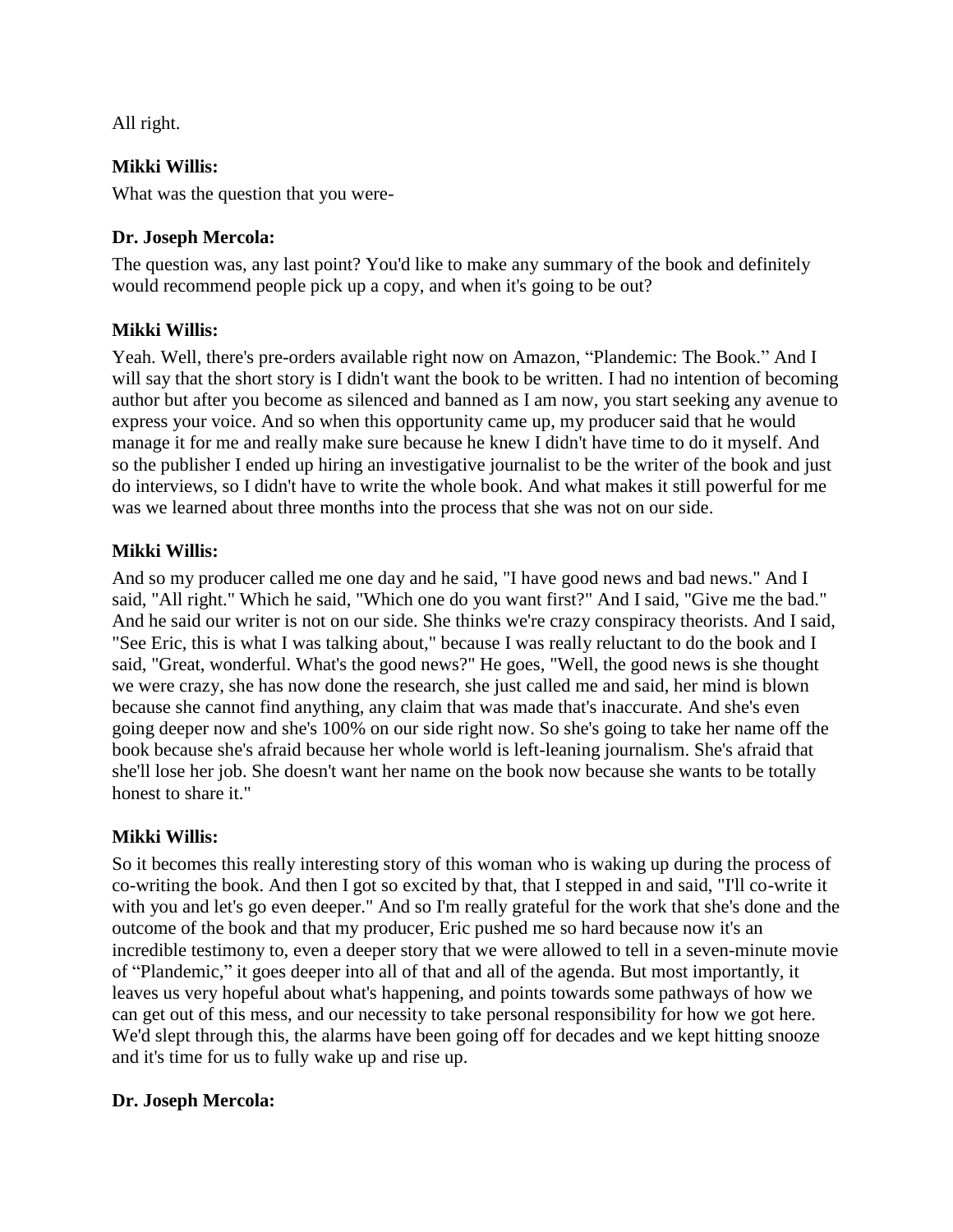Yes, indeed. Well, I'm certain that the ghost writer's perception was valid and applaud her for taking her name off the book because I got personal confirmation of that. I'm in the process of put together a book proposal and they said, "Oh, we'll go to some major publishers." He had an agent, submitted, but probably is the best book I've ever authored with respect to its potential impact on human health. And even though I wrote a book on COVID that had a hundred thousand pre-orders, which will probably pale in comparison to yours, but that's a lot, there's not many books that get that many pre-orders. It was wildly successful, in other words. Even with that, every single publisher refused it because of cancel culture.

# **Mikki Willis:**

Yeah, that's right.

# **Dr. Joseph Mercola:**

So she was wise to take her name off that book.

# **Mikki Willis:**

Yeah. I tried. I thought, "Well, if you don't give us your name, people might question that, the authenticity of that," and I got on the phone with her and the publishers and I really fought for having her name on it. And they backed her up. They said just what you said. They said, "No, we want her to  $\left[{\rm crosstalk}\ 01:15:02\right]$  and continue working." And now I have to agree that it is probably the best move and-

# **Dr. Joseph Mercola:**

[ $\frac{\text{crosstalk } 01:15:09}{\text{crosstalk}}$ ], yeah.

# **Mikki Willis:**

I think that she'll probably, in the next year or two, that she'll be able to come out and reveal herself and say, "I was the one and now it's safe for me to come out." I really hold that vision that that happens.

### **Dr. Joseph Mercola:**

Yeah. All right. Well, thanks for your work-

# **Mikki Willis:**

Can I say something to you before we go?

# **Dr. Joseph Mercola:**

Sure.

# **Mikki Willis:**

I want to say thank you to you because I'm fairly a newbie in this world. I began studying vaccines before the birth of my first child, that was 10 years ago. So I knew about them, but I didn't go really publicly until "Plandemic." And so I'm a newbie in this world. And I came out at a time when the world was already questioning this subject. So even though it was definitely